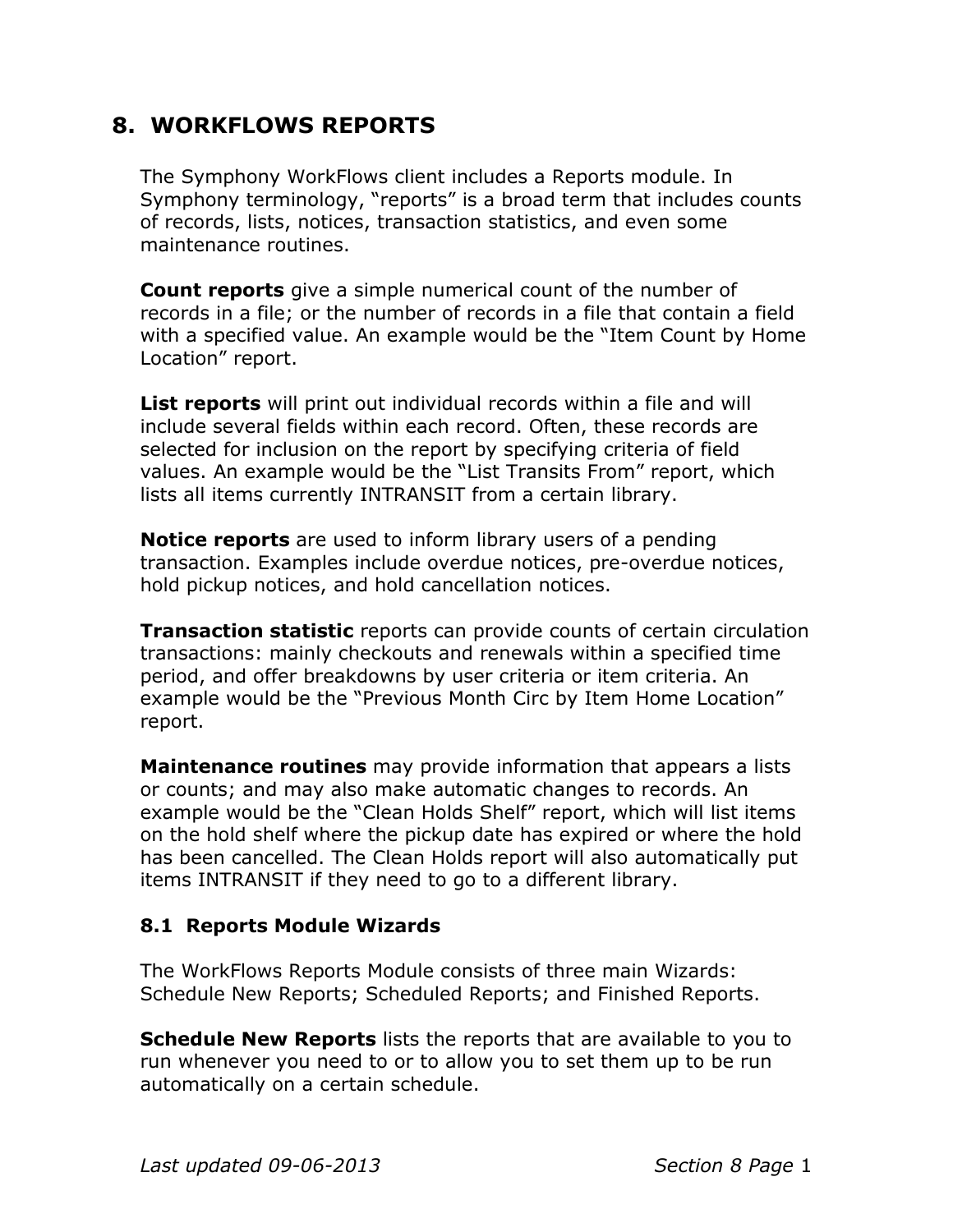**Scheduled Reports** lists the reports that someone has already set up to be run automatically on a certain schedule. **NOTE:** When a report listed in Schedule New Reports is set up to run as a Scheduled Report, that Scheduled Report then exists as a separate report routine—with report selection criteria that existed at the time it was scheduled. Therefore modifying or deleting a Scheduled Report does not modify or delete a Schedule New Report (and vice versa).

**Finished Reports** lists documents that have resulted from each run of a report, whether it was started manually or scheduled automatically. Finished reports, depending on each report's settings, may be formatted as plain text reports, pipe-delimited reports (can be viewed as text or imported into Excel), or XML reports (that can be viewed in Excel). Text reports, such as notices, may output formatted to print on a specific paper size using specific margins and fonts.



Each of these wizards offers lists of reports AND includes an option to delete or remove. Because these lists are shared by everyone within a library that uses the same login credentials, *you should NOT delete or remove anything in Schedule New Reports or Scheduled Reports that you did not create.* You can and should remove Finished Reports, once you are sure that no one at your library would need to see or use those results again.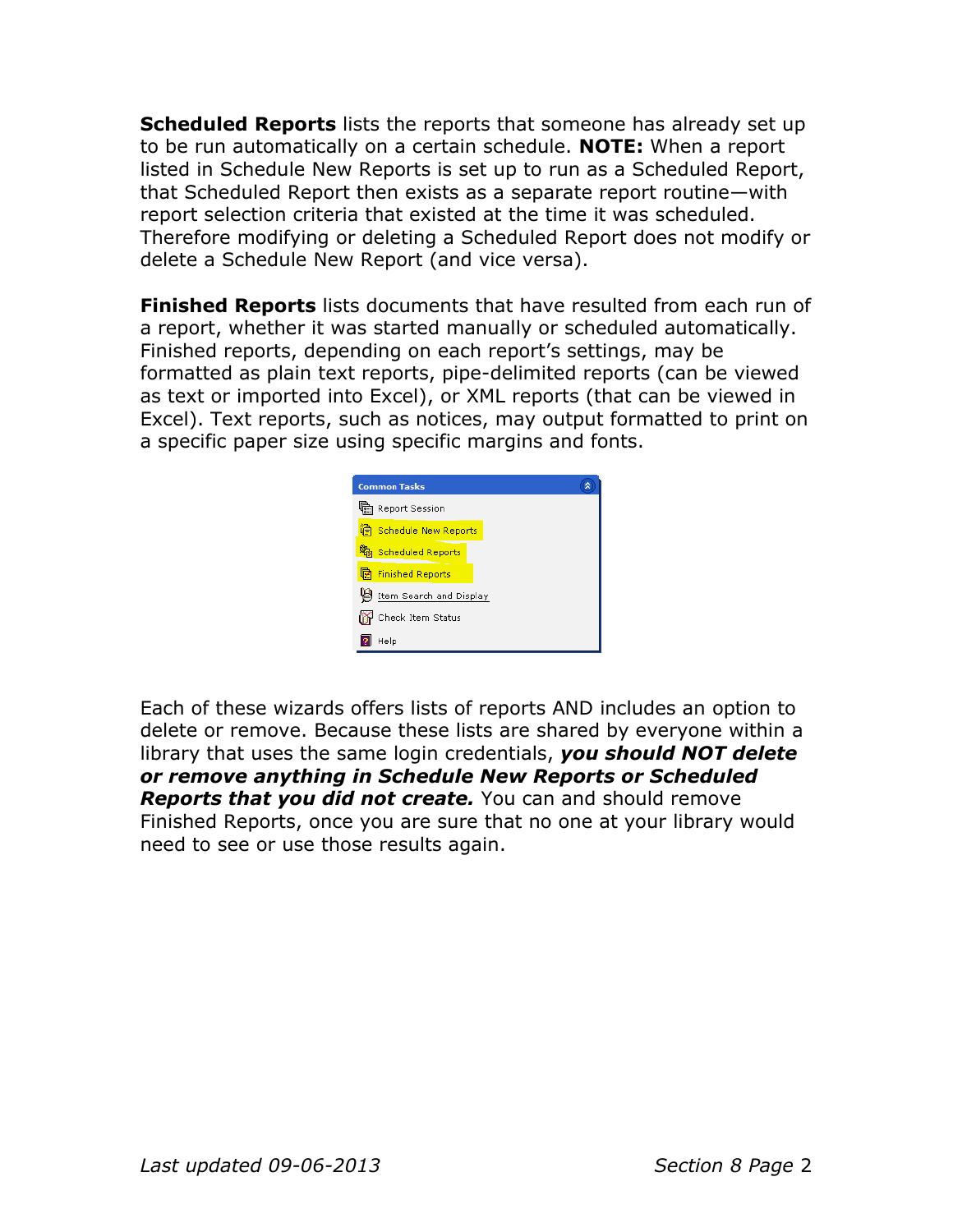# **8.2 Reports Module in CIRC login profiles (vs. ANSER login profiles)**

In the ANSER network, each library has most staff logging in with a generic …CIRC login. This login has been set to provide access within the Reports module to a limited number of reports that have been preconfigured to provide the most requested types of reports.

| <b>Templates</b> |                                                             |
|------------------|-------------------------------------------------------------|
|                  |                                                             |
| Report name »    |                                                             |
|                  | WARWICK: 14/30 day Overdue Notices                          |
|                  | WARWICK: 5/30 day Overdue Notices                           |
|                  | WARWICK: All LOST Items                                     |
|                  | WARWICK: All MISSING Items                                  |
|                  | WARWICK: All old (90+ days) unfilled Holds                  |
|                  | WARWICK: All older on-order, tech services Items            |
|                  | <b>WARWICK: Cash Report Per Workstation</b>                 |
|                  | <b>WARWICK: Clean Holds Shelf</b>                           |
|                  | WARWICK: Dusty Book (adjust Home Location) 3 years inactive |
|                  | <b>WARWICK: Failed SVA Calls Notices</b>                    |
|                  | WARWICK: Final notices via email                            |
|                  | <b>WARWICK: Hold Shelf List</b>                             |
|                  | <b>WARWICK: Inactive Users 5 years</b>                      |
|                  | <b>WARWICK: Inactive Users 6-plus years</b>                 |
|                  | <b>WARWICK: List Checkouts Claims Returned</b>              |
|                  | WARWICK: List Holds Cancelled (past 2 weeks)                |
|                  | WARWICK: List older INTRANSIT items owned                   |
|                  | <b>WARWICK: List Transits From</b>                          |
|                  | <b>WARWICK: List Transits To</b>                            |
|                  | WARWICK: Notify Via PAPER Hold Pickup Notices               |
|                  | <b>WARWICK: Previous Quarter LOST Items</b>                 |
|                  | <b>WARWICK: Previous Quarter MISSING Items</b>              |
|                  | <b>WARWICK: Purchase Alert</b>                              |
|                  | WARWICK: Purchase Alert 2 (0 copies)                        |
|                  |                                                             |

These reports already have many criteria defined within the report to specify a certain library, item location, time period, user inactivity, hold ratios, item due dates, etc. Because those criteria are predefined, they do not need to be adjusted, and the report can just be set to run (on demand or scheduled automatically).

Note that few of the listed reports available to …CIRC logins are Statistical reports. We have set up the …ANSER login assigned to each library (for use by Directors and ANSER Contacts) to include preconfigured statistical reports.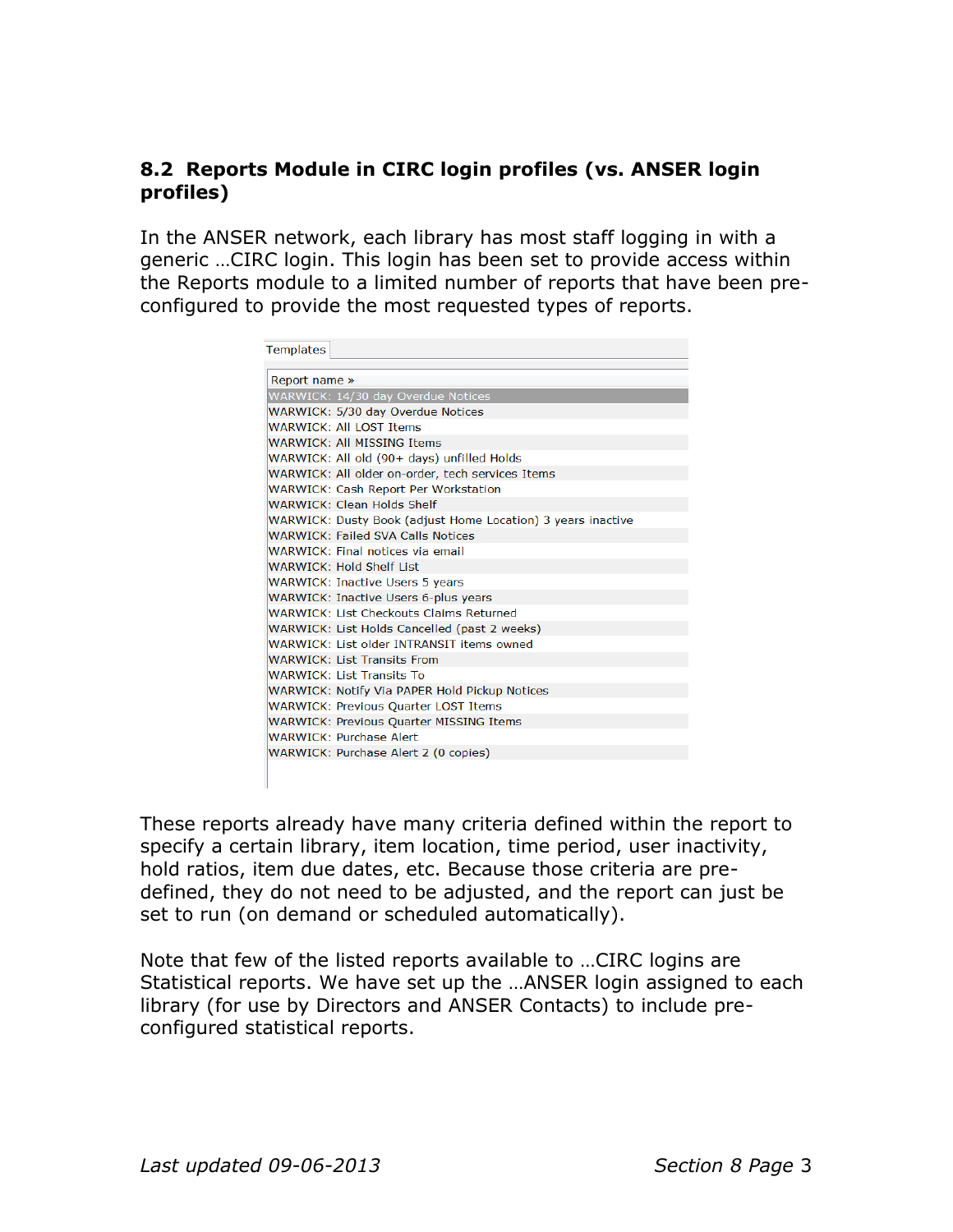# **8.3 Reports Module Session Defaults**

ANSER has adjusted the Reports module so that use of any of the main Report Module wizards first requires a user to click OK from the Report Session defaults screen. Unlike other Wizards, the Report Session defaults may occasionally need to be viewed and/or adjusted for troubleshooting purposes (for instance, if a new model of printer is installed; or if a Windows XP machine is replaced with a Windows 7 machine). Those adjustments should only be made after consulting with the ANSER Help Desk. Normally, users will just skip past the defaults by clicking the OK button at the bottom of the Defaults screen.

| Include log                                   |
|-----------------------------------------------|
| $\sqrt{}$ Include results                     |
| Display format page                           |
| Format Page                                   |
| Character set table: DEFAULT                  |
| Page length: 63                               |
| Page width: 80                                |
| Top margin: 3                                 |
| Bottom margin: 0                              |
|                                               |
| View, Print, or Email Finished Notice Reports |
| Recipients: @ All                             |
| Only those with email addresses               |
| Only those without email addresses            |
|                                               |
| Cancel                                        |

The WorkFlows Reports module has session default settings that can determine which text viewer program will automatically open text reports and which XML viewer program will automatically open XML reports. These viewer programs are separate from WorkFlows itself.

For a text viewer, ANSER recommends use of Wordpad or Word. For XML viewing, ANSER recommends Microsoft Excel.

The Session Defaults are set to identify the file path location of those viewer programs on each particular workstation. That path may differ from machine to machine, depending on whether the machine is using Windows XP or Windows 7; and whether it has Microsoft Office installed.

The Session Defaults also define Format page widths, lengths, and margins. These settings have been custom-adjusted on many workstations to enable proper notice printing spacing. The settings vary depending on Windows version and printer make and model. DO NOT ADJUST FORMAT PAGE SETTINGS WITHOUT CONTACTING ANSER SUPPORT.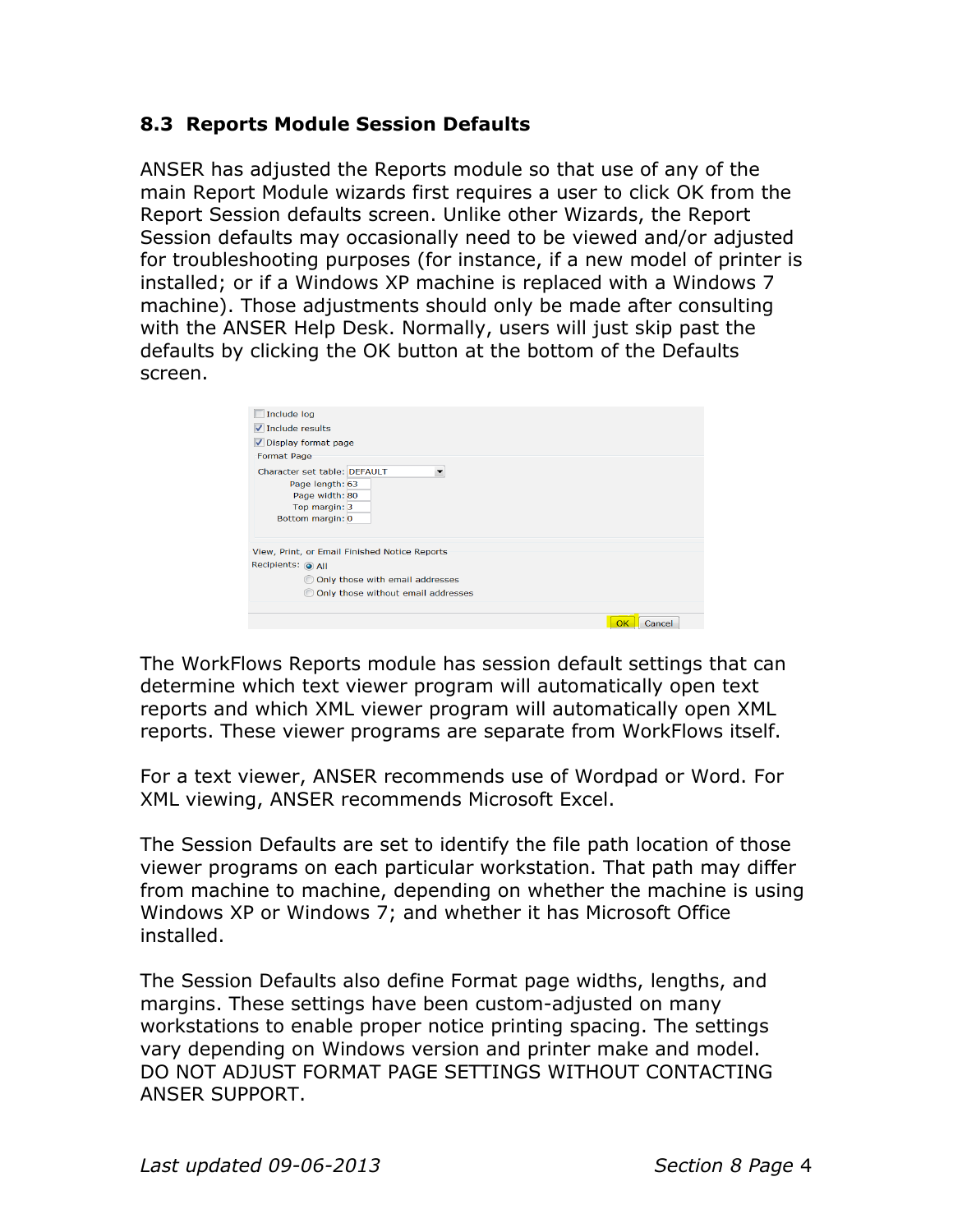| Application to view reports:<br>Application to print reports:                                                                                                                                       | C:\Program Files\Windows NT\Accessori<br>C:\Program Files\Windows NT\Accessori<br>Application to view XML reports: C:\Program Files (x86)\Microsoft Office\( \ |
|-----------------------------------------------------------------------------------------------------------------------------------------------------------------------------------------------------|----------------------------------------------------------------------------------------------------------------------------------------------------------------|
| Setup & Schedule<br>Display report source column<br>Notify owner when report is finished<br>Send notices automatically<br>Preserve template owner<br>Allow entering email address in Reply To field |                                                                                                                                                                |
| View, Print, or Email Finished Reports                                                                                                                                                              |                                                                                                                                                                |
| √ Format report                                                                                                                                                                                     |                                                                                                                                                                |
| Include log                                                                                                                                                                                         |                                                                                                                                                                |
| $\blacktriangledown$ Include results                                                                                                                                                                |                                                                                                                                                                |
| √ Display format page                                                                                                                                                                               |                                                                                                                                                                |
| <b>Format Page</b>                                                                                                                                                                                  |                                                                                                                                                                |
| Character set table: DEFAULT                                                                                                                                                                        |                                                                                                                                                                |
| Page length: 63                                                                                                                                                                                     |                                                                                                                                                                |
| Page width: 80                                                                                                                                                                                      |                                                                                                                                                                |
| Top margin: 3<br>Bottom margin: 0                                                                                                                                                                   |                                                                                                                                                                |
|                                                                                                                                                                                                     |                                                                                                                                                                |

[Note: the page length, width, and margins in the screen image example above may not match those that have been set for your workstation.]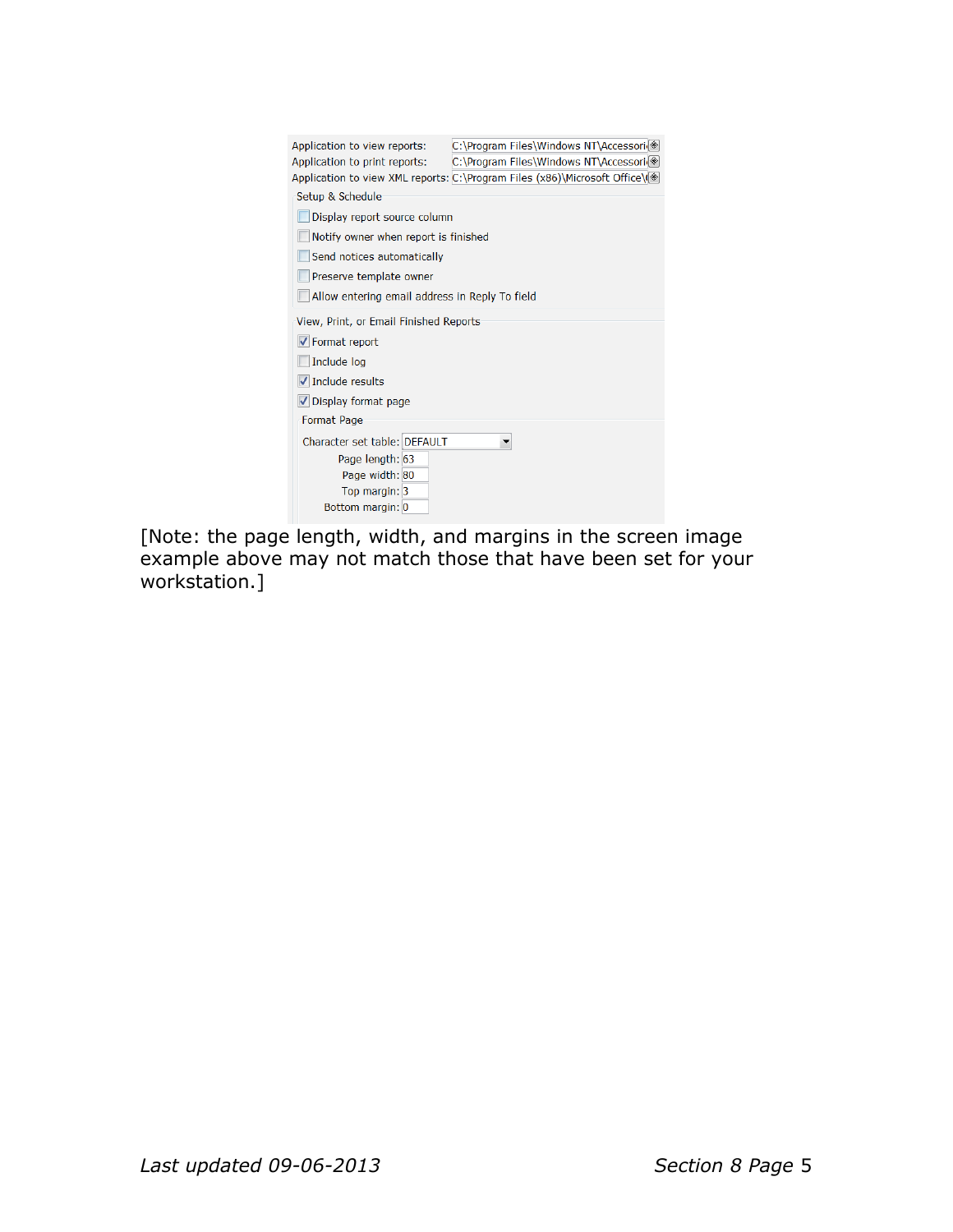# **8.4 Schedule New Reports – Template Reports (in CIRC login profiles)**

Reports have been set up for ANSER Library staff by first creating defined Template reports. The, after the Template reports were created, some of those reports were then scheduled to run automatically—which created copies of the Template reports. For example, Nanuet's Template Reports include the following:

| Report name »                                              |
|------------------------------------------------------------|
| <b>NANUET: 14/28 day Overdue Notices</b>                   |
| NANUET: 5/12 day Overdue Notices                           |
| NANUFT: All LOST Items                                     |
| NANUFT: All MISSING Items                                  |
| NANUET: All old (90+ days) unfilled Holds                  |
| NANUET: All older on-order, tech services Items            |
| NANUET: Clean Holds Shelf                                  |
| NANUET: Dusty Book (adjust Home Location) 3 years inactive |
| NANUET: Hold Shelf List                                    |
| NANUET: Inactive Users 5 years                             |
| NANUET: Inactive Users 6-plus years                        |
| NANUFT: List Checkouts Claims Returned                     |
| NANUET: List older INTRANSIT items owned                   |
| <b>NANUFT: List Transits From</b>                          |
| <b>NANUET: List Transits To</b>                            |
| NANUET: Notify Via PAPER Hold Pickup Notices               |
| NANUET: Previous Quarter LOST Items                        |
| NANUET: Previous Quarter MISSING Items                     |
| <b>NANUET: Purchase Alert</b>                              |
| NANUET: Purchase Alert 2 (0 copies)                        |

The two highlighted reports are for overdue notices, and were set up as Scheduled Reports. Their Scheduled reports wizard screen lists those:

| Report name »                           |
|-----------------------------------------|
| <b>NANUFT: Failed SVA Calls Notices</b> |
| NANUET 14/28 day Overdue Notices        |
| NANUET 5/12 day Overdue Notices         |

Most of the Template reports are not Scheduled to run automatically; they need to be run by staff as needed. To run a report, highlight it on the list and then click on the Setup & Schedule button. Then click on "Run Now".

The Template reports include:

**Clean Holds Shelf** report – *this report should be run and reviewed as soon as possible after running it every day your library is open*. The Cleans Holds Shelf report lists items on your hold shelf that were not picked up in time or which were cancelled by the patron. If any of these items needs to go to another library, the Clean Holds Shelf report automatically puts them INTRANSIT.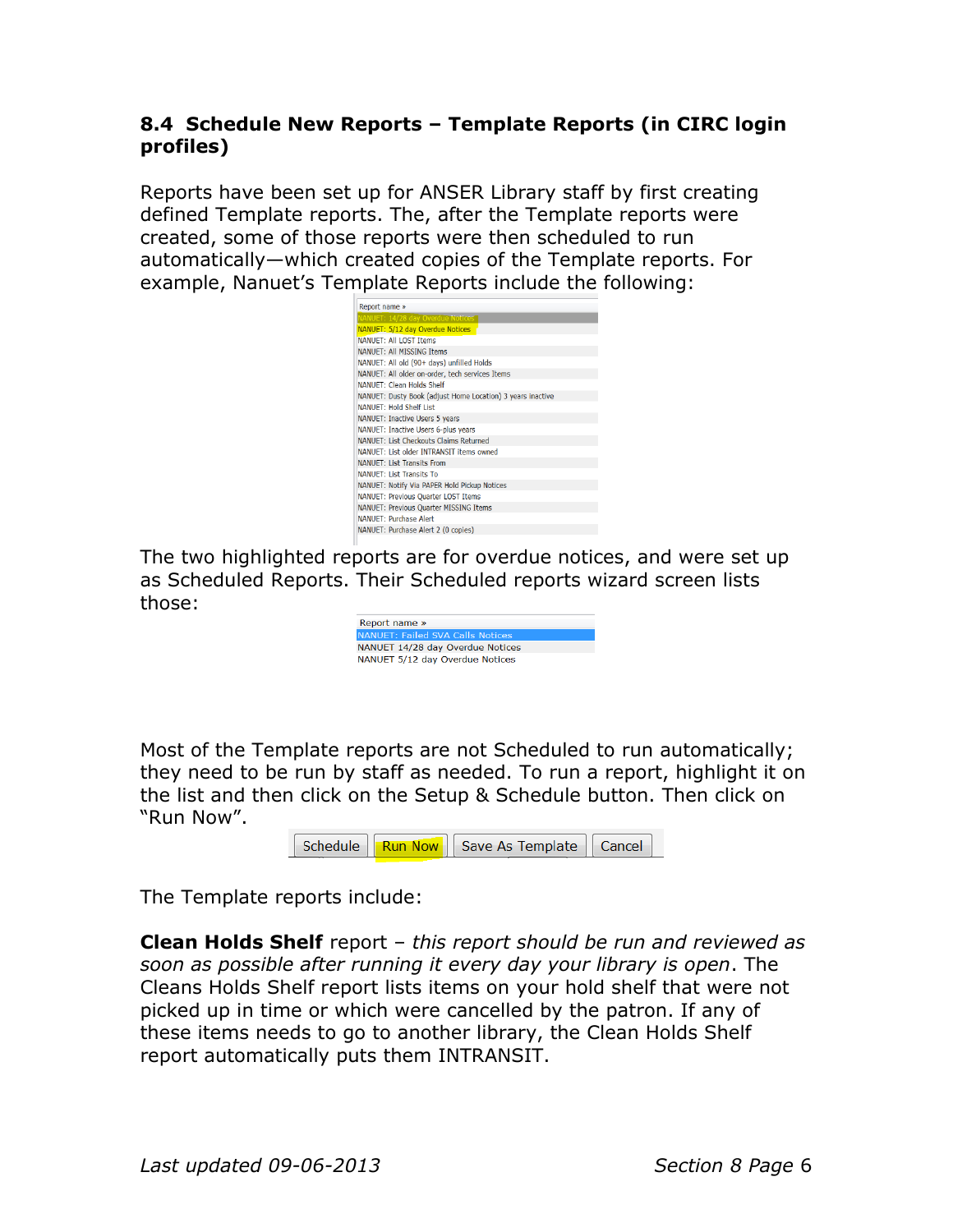Your staff should be taking any item listed on the report off the hold shelf and should discharge it on a workstation with a receipt printer attached. Discharging the items will produce Transit slips (if needed) or a new Hold slip (if there were further holds for pickup at your library).

**Hold Shelf List** – This is an optional report that you may want to run occasionally. It lists all items that they system believes are on your holds shelf, either active and awaiting pickup or inactive due to pickup by date expired or hold cancelled. If you cannot locate all items listed on the report, you should checkout the missing items to your xxxMISSING user.

**All LOST Items** – A list of all items owned by a library that have a Current Location of LOST-ASSUM or LOST-CLAIM. LOST-ASSUM are items that had been checked out to users until they became so overdue they were declared lost. LOST-CLAIM are items that had been checked out to users that the users reported as having Lost. If a LOST-ASSUM or LOST-CLAIM item has an unpaid bill associated with it, it cannot be deleted.

RCLSHQ will attempt to batch delete LOST-ASSUM and LOST-CLAIM older than 2 years, but the batch delete also will not delete items with unpaid bills.

Libraries would use this report to make replacement acquisition decisions and/or to delete item records before the 2-year period used by RCLS.

**All MISSING Items** – A list of all items owned by a library that have a Current Location of MISSING. MISSING items are items which were not found on the shelves (when the shelves were listed as the Current Location). If a MISSING item has an unpaid bill associated with it, it cannot be deleted; items set to MISSING by checking them out to your library's nnnMISSING user cannot be deleted without first checking the item barcode in.

RCLSHQ will attempt to batch delete MISSING items older than 2 years, but the batch delete also will not delete items with unpaid bills. The batch delete will be able to delete MISSING items checkout out to your nnnMISSING user.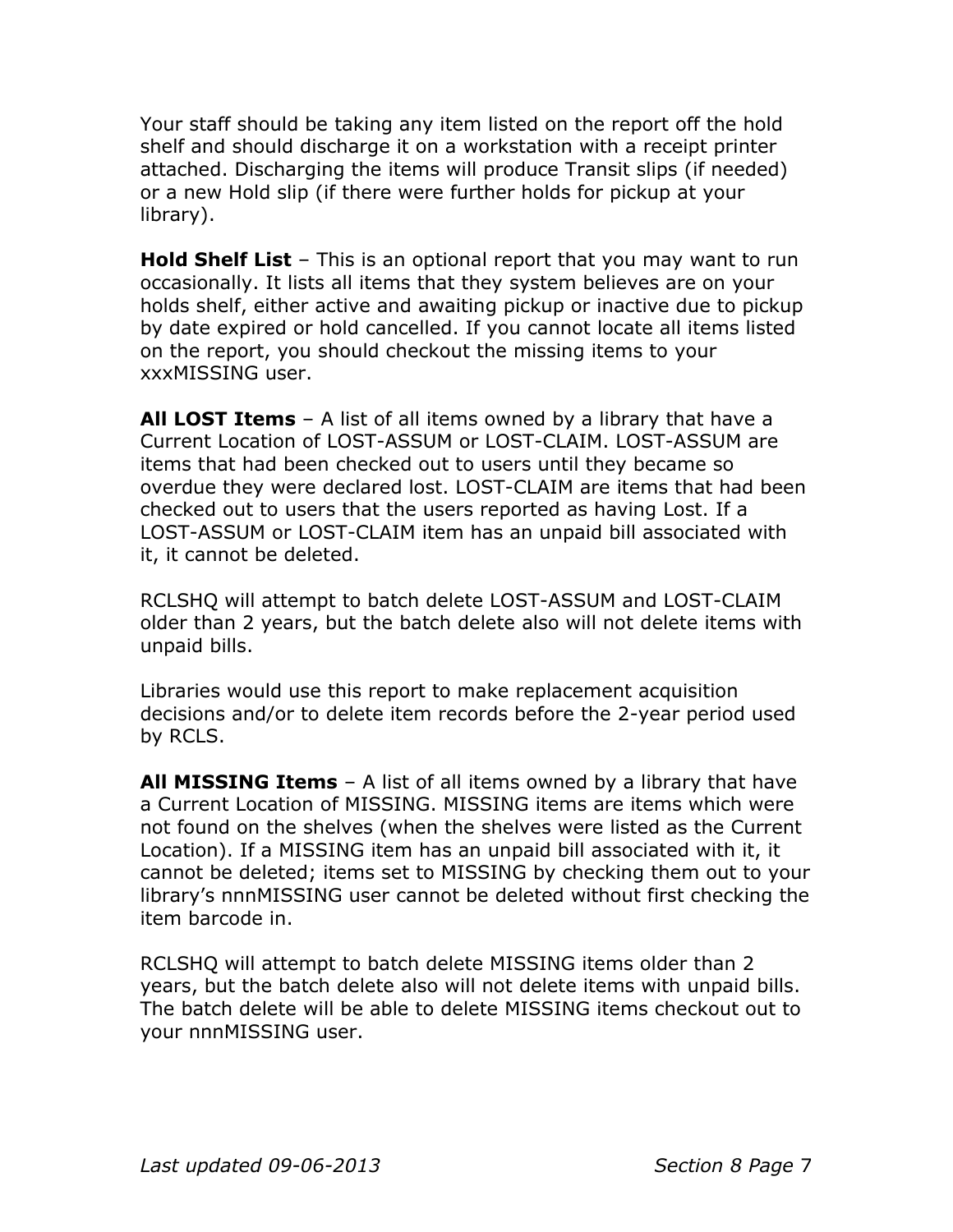Libraries would use this report to make replacement acquisition decisions and/or to delete item records before the 2-year period used by RCLS.

**Previous Quarter LOST Items** and **Previous Quarter MISSING Items** are reports intended to assist in tracking down these items. Libraries should be running these reports every three months or so and searching the shelves from the call number. If found, the items should be discharged to clear the Lost or Missing location.

**All older on-order, tech services items** – This report list all your items that have been set to AVAIL-SOON, CATALOGING, INPROCESS, or ON-ORDER locations for more than 90 days. In some cases these may represent on-order item records you created with a dummy barcode, which later was not deleted or changed to a real barcode. In other cases these may be items that you ordered, but are still on backorder from a book vendor for some reason. Whatever the reason is, these items need to be deleted or investigated.

**All old (90 days+) unfilled holds** – This list, sorted by title, will include all hold requests with your library as the pickup location that were placed 90 or more days ago. In some cases these requests were placed on on-order items that are still on-order, or were just recently received and still have a long hold queue. However, in other cases the request is taking too long to fill because there are no longer any available copies in the system or because too few libraries own copies compared to the number of people on the hold queue. RCLSHQ reviews the old hold requests twice a year (in Feb. and Aug.) and will cancel requests in cases where no available copies are left in the system. This report is designed so that you might see these titles before we cancel the requests and decide whether you would want to order a copy; or place the request on a different edition of the same title; or obtain the title through ILL outside of ANSER.

# **List old INTRANSITS owned**, **List Transits From**, and **List**

**Transits To** are all designed to locate items that are listed as being INTRANSIT, but have been set to that Current Location for longer than 14 days. The whereabouts of these items is unknown. Use the reports to search your shelves for these items; if your library owns them, they may have been put back on the shelves without being discharged; if owned by another library, they may have been put on your shelves instead of into deliveries. The owning library should check out the oldest INTRANSIT items that cannot be found to their nnnMISSING user.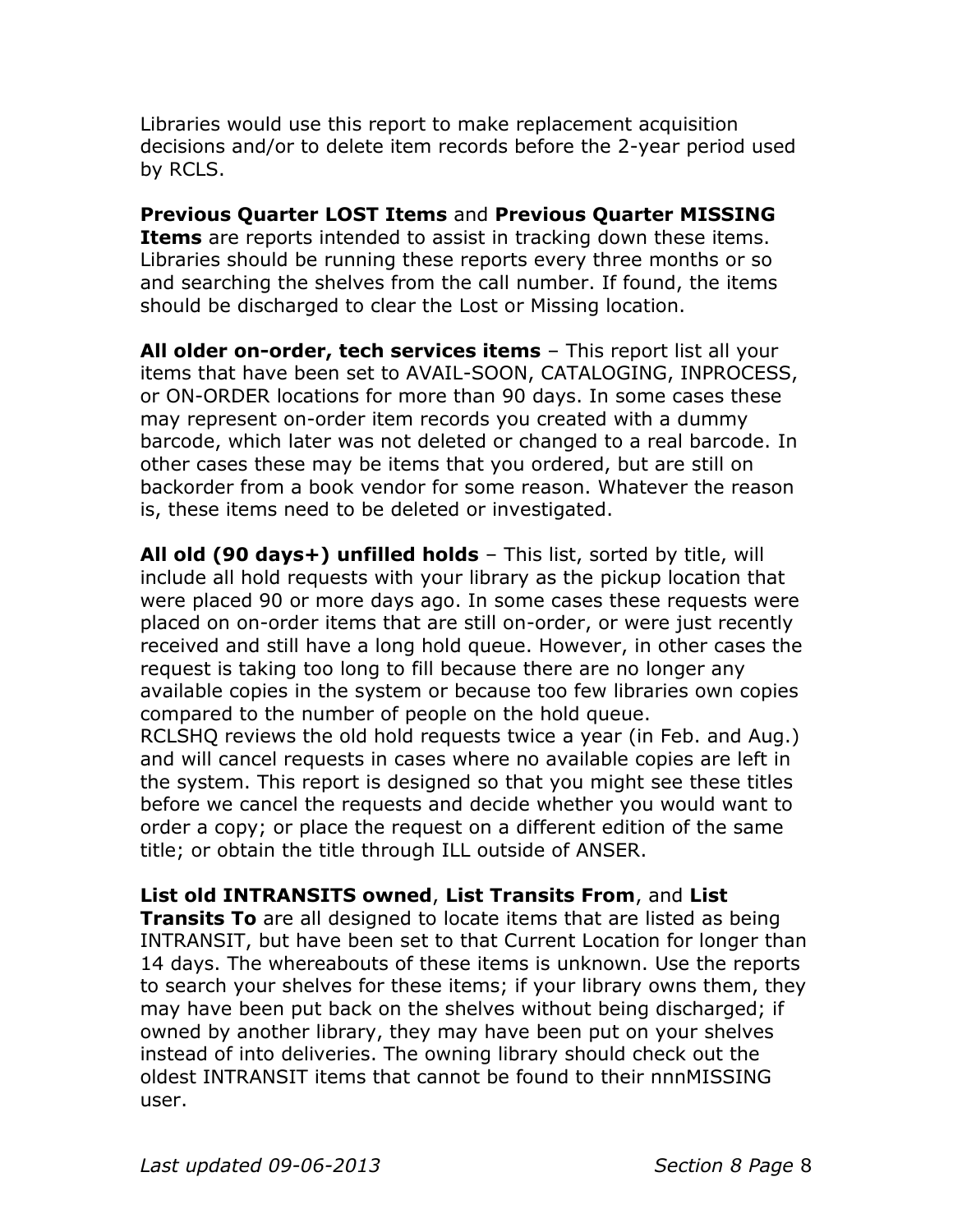**Note** that the WorkFlows List Transits From and List Transits To reports do not indicate the Home Location of the items, only their call numbers. If your call numbers are not specific to a particular Home Location, you may want to use WebReporter to generate the Transit From and Transit To reports. WebReporter Transit reports will indicate the Home Location.

**List Checkouts Claims Returned** – A report, sorted by call number, of items owned by your library that patrons have claimed to have returned. This report should be used to check the shelves. If the shelves have been checked, older items on this report should be checked out to you nnnMISSING user (which will remove them from the user's list of checkouts; however, the user will still have a Claims returned counter increment in their user record.)

**Purchase Alert** and **Purchase Alert 2** are reports that list titles which have been requested for pickup at your library, where the number of requests exceeds the number of copies by a certain ratio. In the **Purchase Alert** report, the default ratio of requests/owned copies is set at >3, but libraries may want to adjust that ratio higher or lower. A lasting adjustment would be done by using the Modify button in Schedule New Reports with that report selected; then adjust the "Hold ratio" field in the Hold Ratio tab of the report definition:

| Schedule New Reports *                         |  |
|------------------------------------------------|--|
| redule New Reports : Schedule BLAUVELT: Purcha |  |
| Basic Hold Ratio Hold Selection                |  |
| Hold ratio: > 3                                |  |
|                                                |  |
|                                                |  |

The **Purchase Alert 2** is similar to the Purchase Alert report, but will list titles where your library owns 0 copies. Therefore the **Purchase Alert 2** report is especially useful in helping to spot titles where you are over-relying on other ANSER libraries to provide copies for your patrons.

Any modification you make using Modify would change the Schedule New Report template for other users at your library. If you would like to make a *temporary* change to a report definition that would not be stored for others, use the Setup & Schedule button: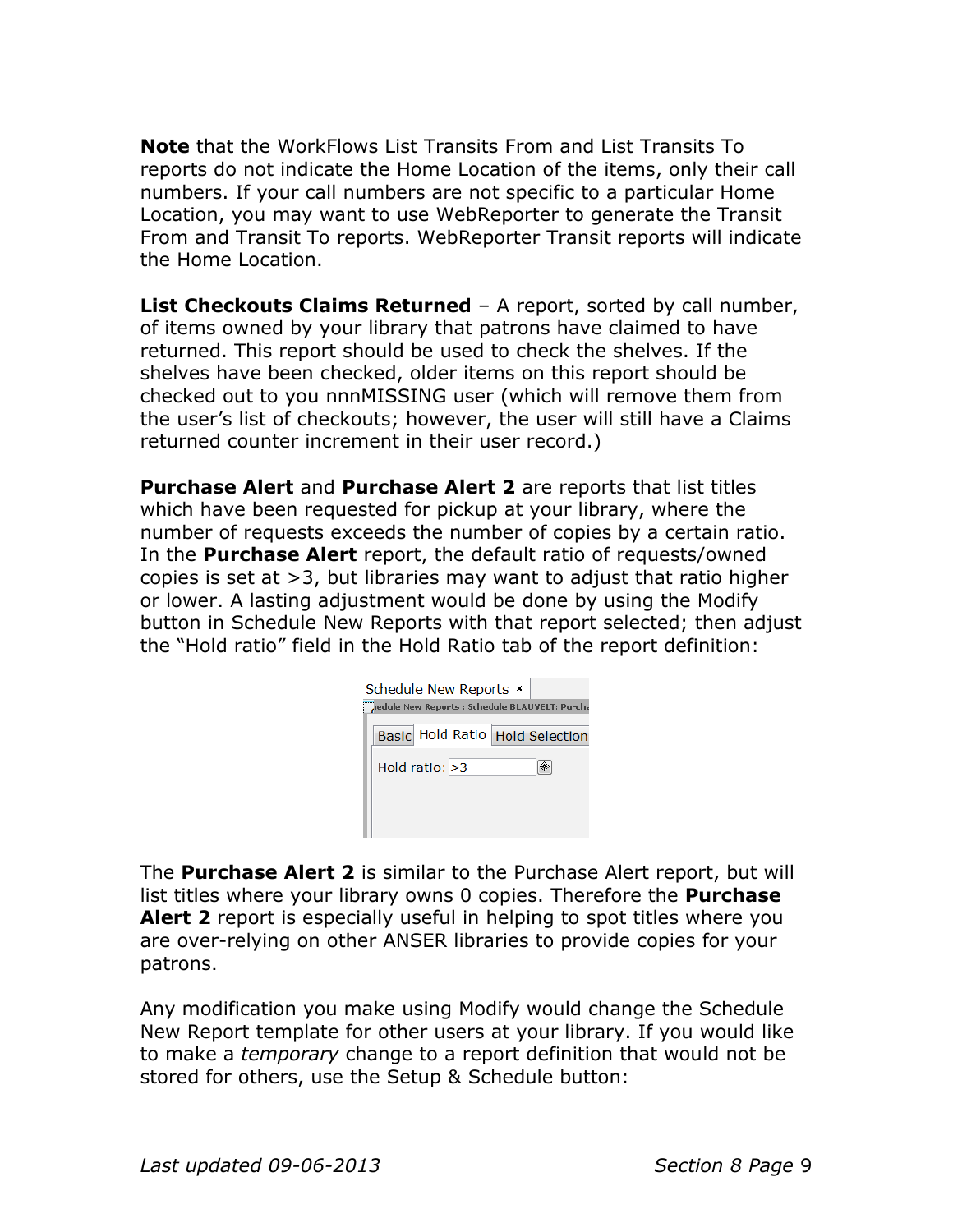| BLAUVELI: Previous Quarter MISSING Items |                                  |
|------------------------------------------|----------------------------------|
| <b>BLAUVELT: Purchase Alert</b>          |                                  |
| BLAUVELT: Purchase Alert 2 (0 copies)    |                                  |
|                                          |                                  |
|                                          |                                  |
|                                          |                                  |
|                                          |                                  |
|                                          |                                  |
|                                          |                                  |
|                                          |                                  |
|                                          |                                  |
|                                          |                                  |
|                                          |                                  |
|                                          | Setup &<br>Modify<br><b>View</b> |
|                                          | Schedule                         |

Make your adjustment, then click on Run Now.

**Inactive Users 5 years** and **Inactive Users 6-plus years** are optional reports you may wish to run that list your patrons that have not been checking out physical items or Overdrive items for many years. RCLSHQ will perform an annual purge of inactive patrons based on ANSER policy criteria; prior to that purge, RCLS would make sure that these reports are run for you.

**List User Profile Mismatches** -- This report will produce a list of patrons with your library listed as their registration library, but with a User Profile that isn't one that was set up for your library. Either the Library is wrong or the User Profile is wrong.

--Most often, the user profile is what is incorrect (you see it in the User Record as a string of asterisks). A patron moved from a different library district, you gave them a card (with your barcode), but the user profile was not adjusted. Adjust the user profile to one of your profiles. --The library may be incorrect if the patron's address and barcode indicate that their card was issued by another library. Correct the Library to match their address/barcode.

**Dusty Book report** lists your items that have not circulated in a specified period. The default Home location and inactivity period can be adjusted in the report definition. **NOTE**: the Dusty Book report and other item list reports can be generated via the WorkFlows report module; however, dusty and item list reports generated via WebReporter will include more fields that the WorkFlows reports offer—and WebReporter reports are more easily exported to Excel for easy formatting, re-sorting, and printing. Contact ANSER software support for help running item reports in WebReporter.

**Active User LIST reports** and **Bill Payment reports** are also best done in WebReporter for the same reasons: ease of exporting to Excel, re-sorting within Excel, and easier printing. Contact ANSER software support for help running user reports in WebReporter.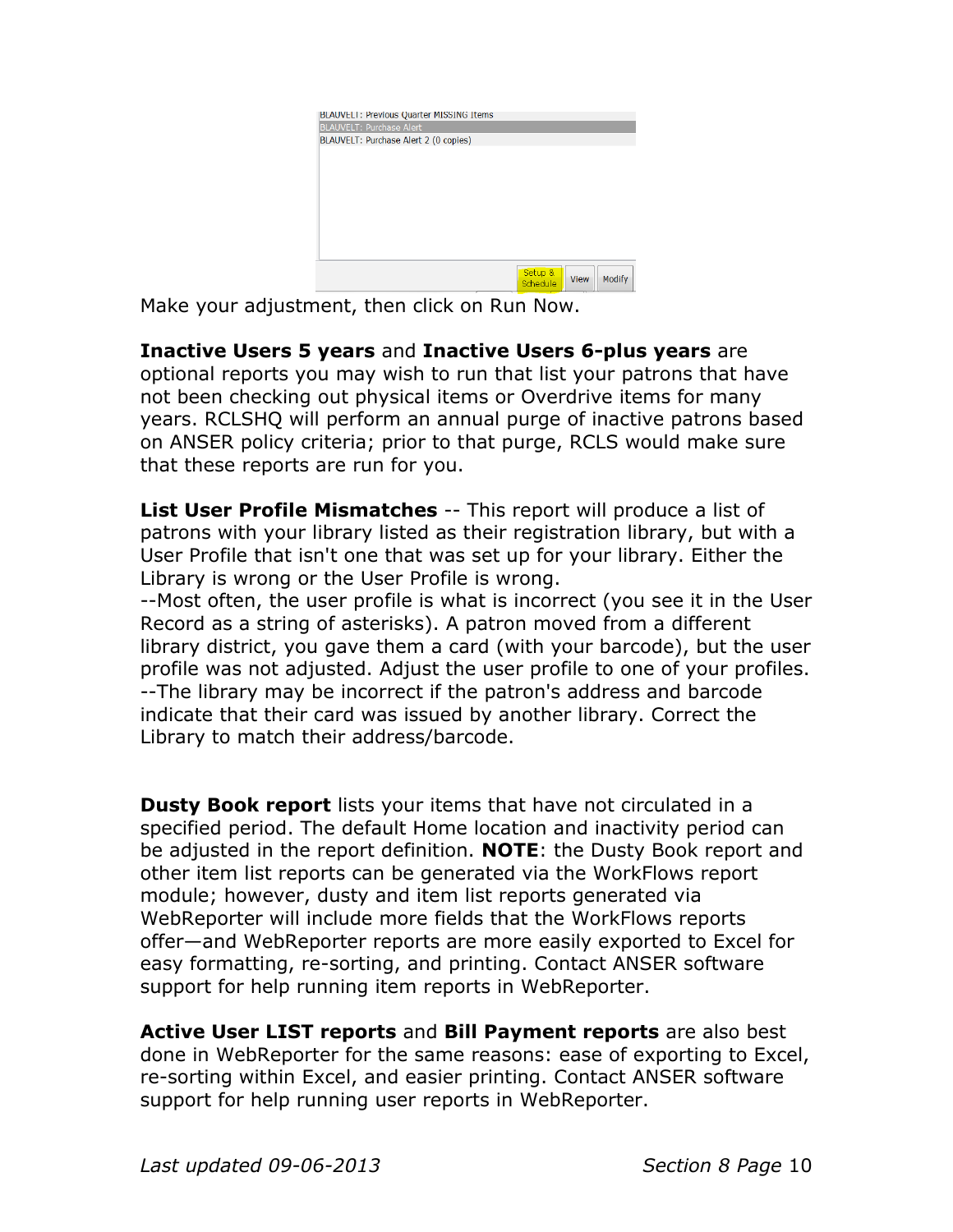**Cash Report Per Workstation** is an optional report that some libraries have requested. It lists bills paid at specified workstations at your library for the previous day. In order to collect this information, those workstations must be assigned a specific station ID; and that ID must be designated at the time that WorkFlows is logged in.

**Overdue Notices** are listed in Template Reports, but are never run manually. Instead they are run automatically as Scheduled Reports on a daily basis. If they are ever accidentally deleted in Scheduled Reports, they could easily be set up again from these templates. When Overdue Notice reports are run, they progress a counter in the Symphony checkout record that indicates that a user has been sent a notice. This prevents the same patron from being sent more than one (first, second, etc.) notice for the same checkout. However, that counter also makes it impossible to manually run the same notices if a Finished Overdue Notice report is deleted before it is printed.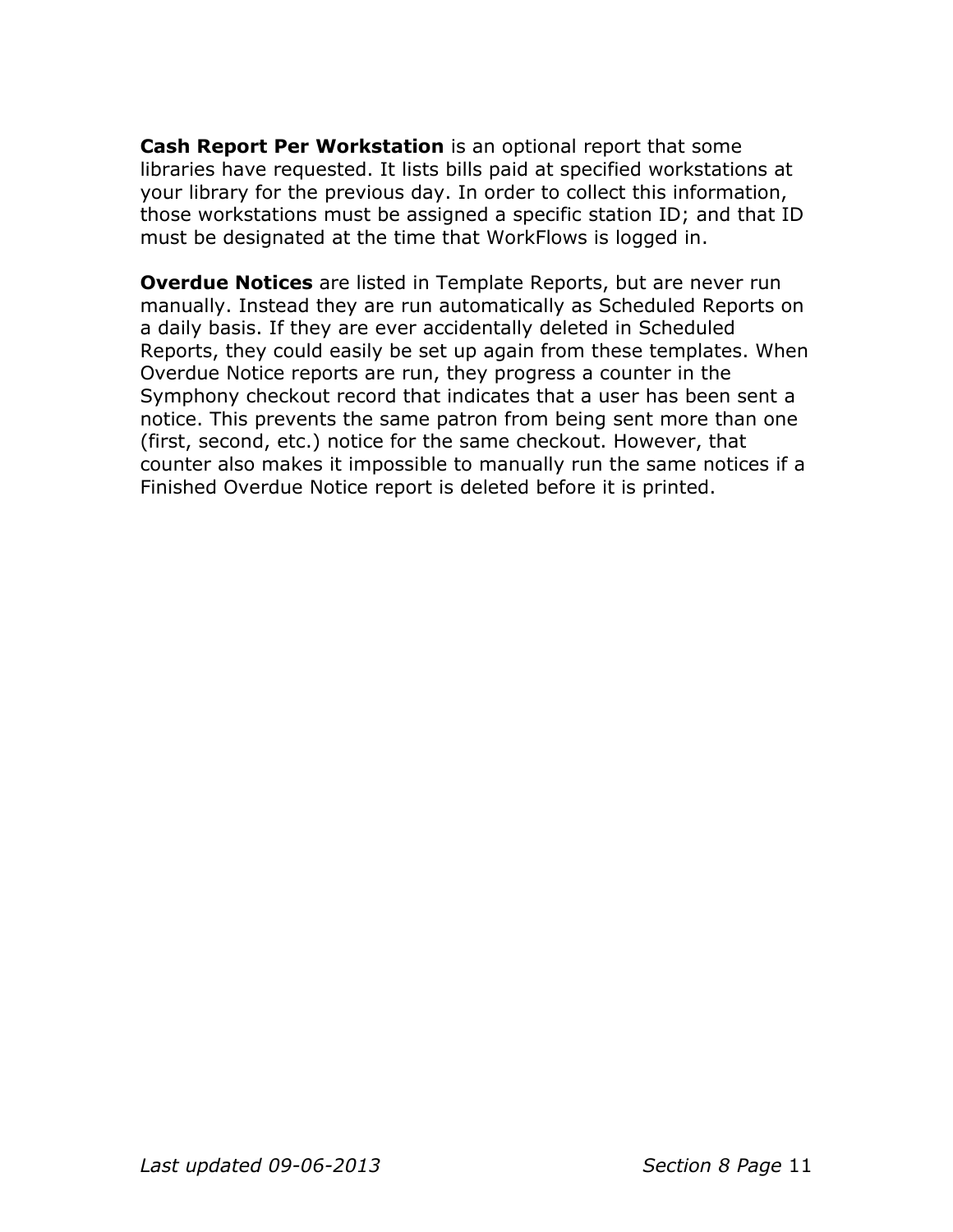# **8.5 Scheduled Reports (in CIRC login profiles)**

Daily notice reports for overdue items, Failed SVA Calls (failed robocalls for hold notification, if a library is using robocalls), and Notify via PAPER Hold notices have all been set by RCLSHQ to automatically run on a daily basis (including days your library is closed).

You should see these reports listed in your nnnCIRC login's Reports Module, Scheduled Reports wizard:

| Scheduled Reports                                |  |  |  |
|--------------------------------------------------|--|--|--|
| eduled Reports : Display Scheduled Reports,      |  |  |  |
| 医骨周                                              |  |  |  |
| Scheduled                                        |  |  |  |
|                                                  |  |  |  |
| Report name »                                    |  |  |  |
| <b>MONTICELLO: Cash Report Per Workstation</b>   |  |  |  |
| <b>MONTICELLO: Failed SVA Calls Notices</b>      |  |  |  |
| MONTICELLO: Notify Via PAPER Hold Pickup Notices |  |  |  |
| MONTICELLO 14/28 day Overdue Notices             |  |  |  |
| MONTICELLO 5/12 day Overdue Notices              |  |  |  |
|                                                  |  |  |  |
|                                                  |  |  |  |
|                                                  |  |  |  |
|                                                  |  |  |  |
|                                                  |  |  |  |

[If you do not see these, someone at your library removed the Scheduled Reports in error; they will not be run automatically. Call ANSER Software Support to have them re-created.]

Optionally, some libraries have requested a daily **Cash Report Per Workstation** report; or have set the **Purchase Alert** or **Purchase**  Alert 2 to run on a weekly basis.

No staff person should Modify, Remove, or Suspend any listed Scheduled Reports without approval of the library's ANSER contact. *Normally, there would be no need for any staff person to open the Scheduled Reports wizard.*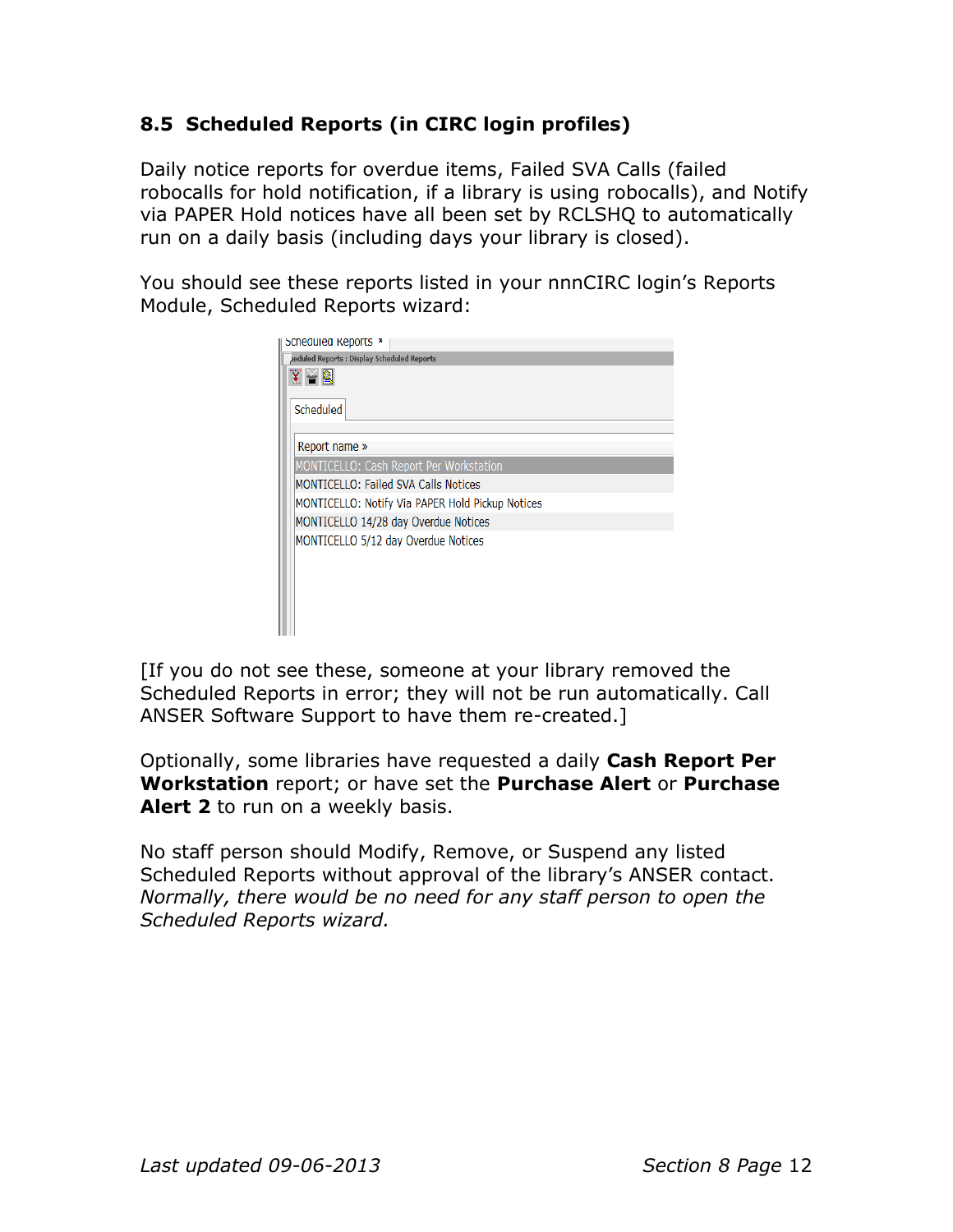# **8.6 Finished Reports (in CIRC login profiles)**

When a report is run (immediately via Schedule New Reports or automatically via Scheduled Reports), the results are listed in the Finished Reports wizard.

| Finished Reports *                                 |               |           |
|----------------------------------------------------|---------------|-----------|
| <b>D</b> (ished Reports : Display Finished Reports |               |           |
| 医胃周期                                               |               |           |
| Finished                                           |               |           |
| Report name                                        | <b>Status</b> | Complete  |
| PORTJERVIS: 3/12 day Overdue Notices               | <b>OK</b>     | 6/5/2013, |
| PORTJERVIS: 14/21 day Overdue Notices              | OK            | 6/5/2013  |
|                                                    |               |           |

The ANSER Symphony system is set during the day to execute 2 reports at a time for all libraries (including the system administrators at RCLS). Depending on the report you are running and how many other reports may exist in the system-wide report queue, it may take anywhere from 30 seconds to 5-10 minutes for a report to appear in Finished Reports.

The Finished Reports screen does not refresh the onscreen list automatically as reports complete. You either have to close and reopen the Finished Reports wizard OR use the Refresh Report List helper (the rabbit in the hat icon).

| FINISHED REPORTS                         |
|------------------------------------------|
| ished Reports : Display Finished Reports |
| $\tilde{\mathbf{x}} = \mathbf{R}$        |
|                                          |
| Finished                                 |
|                                          |
| Report name                              |
|                                          |
| PORTJERVIS: 3/12 day Ove                 |
| PORTJERVIS: 14/21 day Ov                 |
|                                          |

To see if your report is currently running, use the Report Scheduler Status helper.

| <b>Finished Reports *</b>                |  |
|------------------------------------------|--|
| ished Reports : Display Finished Reports |  |
| $\mathbf{X} = \mathbf{R}$ is             |  |
|                                          |  |
| Finished                                 |  |
|                                          |  |
| Report name                              |  |
| PORTJERVIS: 3/12 day Overdue Notices     |  |
| PORTJERVIS: 14/21 day Overdue Notices    |  |
|                                          |  |
|                                          |  |

Note that the Report Scheduler Status popup would only lists the one or two reports currently being processed—your report may be further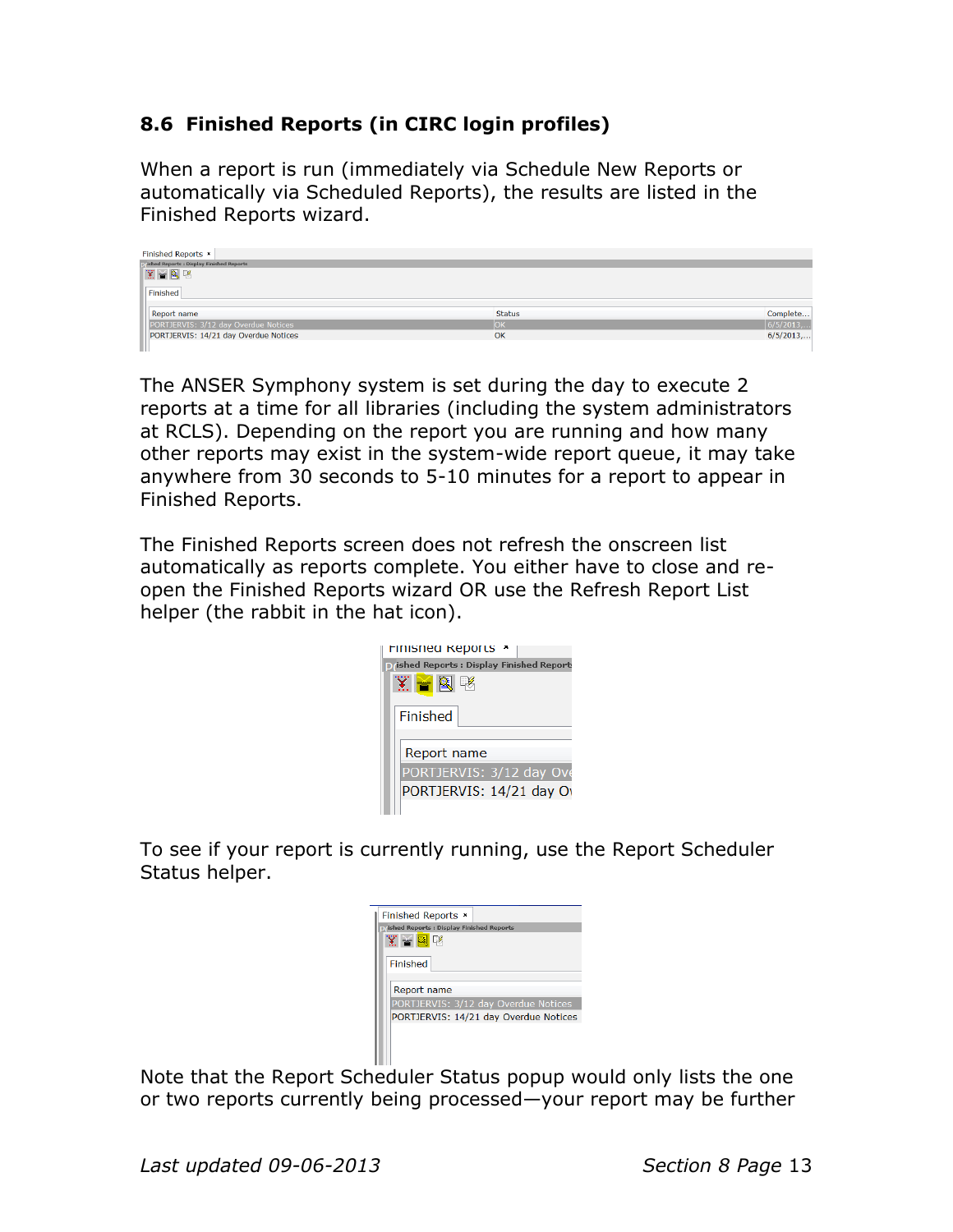down in the scheduler, but would not be displayed. Be patient; if you have set a report running, but it is not listed in Finished reports and there are two other reports being executed in the Report Scheduler status display, do NOT try to re-run your report. If it is not listed in Finished reports and no reports are listed in the Scheduler Status popup, call ANSER software report.

You can View (and Print) Finished reports from the button at the bottom of the Finished Reports screen.

```
View | Print | Email (b) | Remove... | Ownership (d) | Close
```
We recommend you use View for onscreen viewing and printing. [The Print button is mainly a vestige from the days of dedicated impact printers]. For text reports, onscreen viewing and printing are both done via WordPad. For XML reports, the View command will invoke Excel. Note that the reports available as Templates to nnnCIRC logins are all set by default as text report output, not XML.

Some reports may format properly if you try to email them; but reports with wide rows of fields or large grids will not align properly in the body of an email. The Email button would be used to send an entire report to another staff person; it is not used to email patrons (notice reports do that automatically).

Do NOT change the login Ownership of a report; doing so will cause that report to not be available to anyone using your current nnnCIRC login.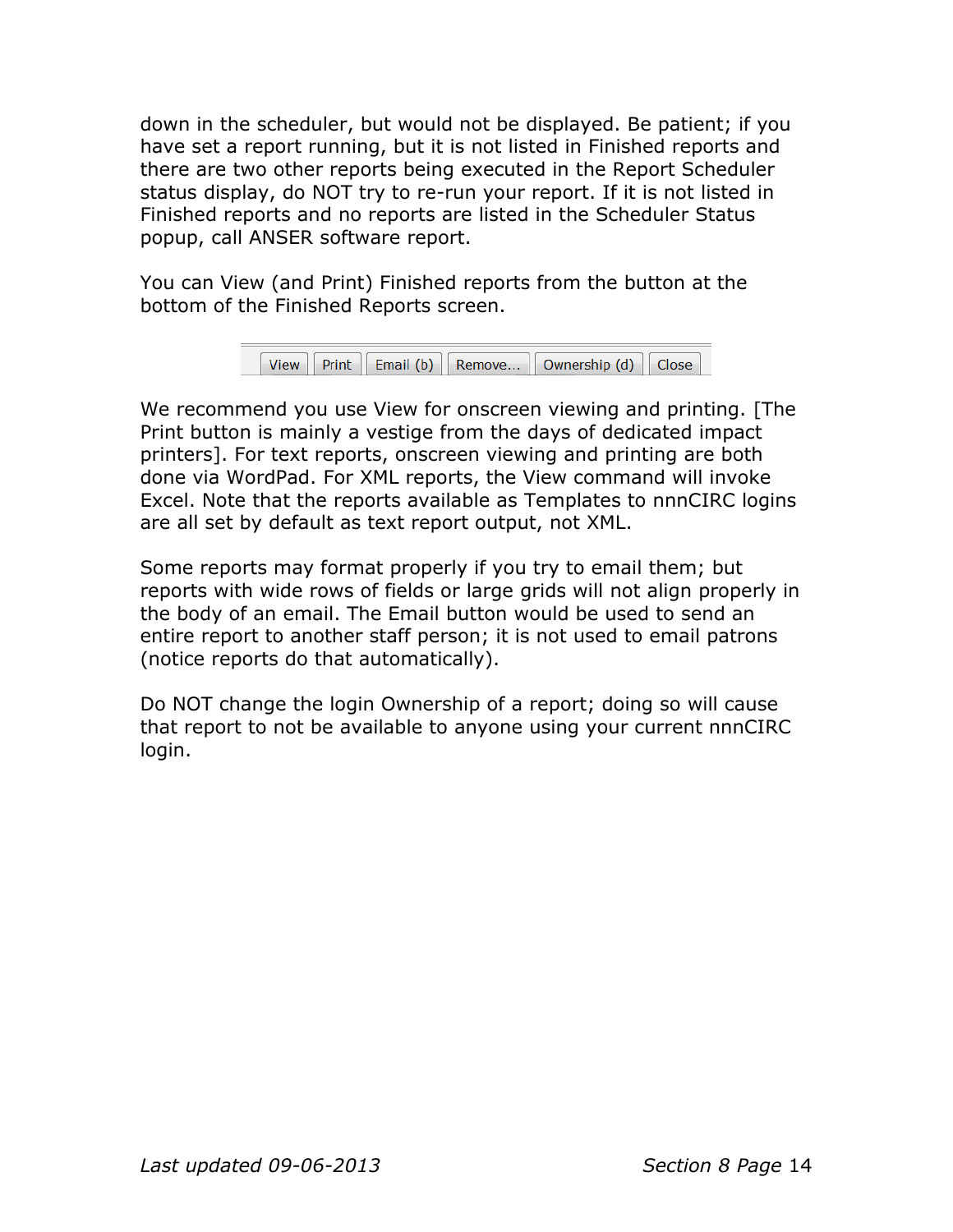# **8.7 Schedule New Reports – (in nnnANSER login profiles)**

The Reports module of the ….ANSER login includes a Template folder of pre-configured statistical reports; but also includes folders of unconfigured reports that would require adjustment of report settings adjustments that should be done by a trained user.

| Schedule New Reports *                                                                                         |              |
|----------------------------------------------------------------------------------------------------------------|--------------|
| redule New Reports : Display Template Reports                                                                  |              |
| $X - R$                                                                                                        |              |
|                                                                                                                |              |
| Templates Acquisition Bibliographic Circulation Custom EDI Info Desk MARC Import Outreach Request Scanner User |              |
|                                                                                                                |              |
| Report name »                                                                                                  | Date Created |
| LIBERTY: 12/11-6/12 ILL BORROWS                                                                                |              |
| LIBERTY: 12/11-6/12 ILL LOANS                                                                                  |              |
| LIBERTY: Item Count by Home Location                                                                           |              |
| LIBERTY: List Item (example)                                                                                   |              |
| LIBERTY: List Users with no CAT3                                                                               |              |
| LIBERTY: Previous Day Circ by Item Home Location                                                               |              |
| LIBERTY: Previous Month Circ by Item Home Location                                                             |              |
| LIBERTY: Previous Month Circ Count (no breakdown)                                                              |              |
| <b>LIBERTY: Previous Month Direct Access</b>                                                                   |              |
| <b>INFRTY: Previous Month ILL BORROWS</b>                                                                      |              |
| <b>I IBERTY: Previous Month III LOANS</b>                                                                      |              |
| LIBERTY: Previous Month Users Added                                                                            |              |
| LIBERTY: User Count by User Profile                                                                            |              |
| LIBERTY: User Count Resident/Nonresident                                                                       |              |
|                                                                                                                |              |
|                                                                                                                |              |

The pre-configured template reports include the reports needed for State Annual Reports and other statistical reports most requested by ANSER library directors and department heads:

**Item Count by Home Location** report – offers a count of your libraries items by their home (shelf) location. The report is configured o that it would NOT include items set to a Home or Current location of DISCARD. This gives a current snapshot count; it is not possible to run this retrospectively to get a count of items as of a previous date. This report must be run as close as possible to the end of your State Annual Report reporting year.

**User Count by Resident/Nonresident** report – This report offers a current snapshot of user records belonging to your library broken down by User Cat 1: Resident and Nonresident values. (If the user record had no User Cat 1 value, or a value of ILL, it would not be counted). It is not possible to run this retrospectively to get a count of users as of a previous date. This report must be run as close as possible to the end of your State Annual Report reporting year.

**User Count by User Profile** report – This report offers a current snapshot of user records belonging to your library broken down byuser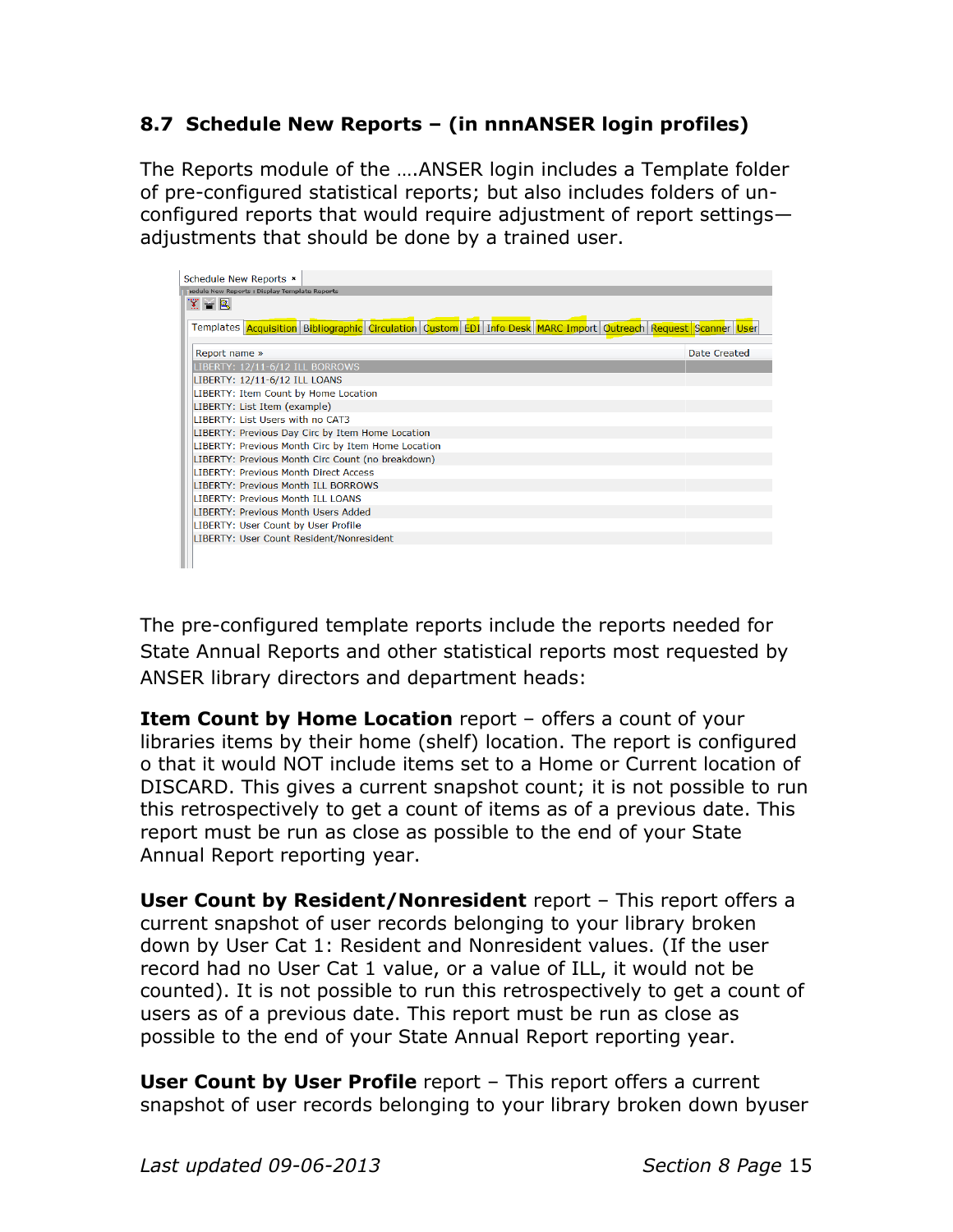profile: nnnADULT, nnnYOUTH, nnnSTAFF, etc. It is not possible to run this retrospectively to get a count of users as of a previous date. If the report includes user profiles set up for other libraries, then some error exists in a user record in either the Library field or the User Profile field. These could be identified with a **List User Profile Mismatch** report in the nnnCIRC login Reports

**[Date-Date] ILL BORROWS** – This report is prefigured to select checkout and renewal counts of items owned by other libraries that were done at your library between the configured dates. These dates change as needed to cover your State Annual Report reporting year. The report is configured to only include checkouts/renewals to patrons with a User Cat 1 of RESIDENT, NONRESIDENT or UNKNOWN (this excludes any checkouts/renewals you do to special internal use users like nnnMISSING, nnnREPAIR, etc).

**[Date-Date] ILL LOANS**– This report is prefigured to select checkout and renewal counts of items owned by your library that were done at other libraries between the configured dates. These dates change as needed to cover your State Annual Report reporting year. The report is configured to only include checkouts/renewals to patrons with a User Cat 1 of RESIDENT, NONRESIDENT or UNKNOWN (this excludes any checkouts/renewals you do to special internal use users like nnnMISSING, nnnREPAIR, etc).

*One report NOT seen in Templates of the nnnANSER login is Previous Year Circ by State Categories. This report, needed for the State Annual Report, is very computational resource-intensive; therefore it is run just once a year for each library by ANSER software support staff at RCLS.*

**Previous Month Users Added** – This count report looks for user records that were created during the previous calendar month. Since it offers no breakdown of that count, the result appears within the **report log** itself:

 352102 user record(s) considered. 27 user record(s) selected. Symphony user selection finished on Monday, June 10, 2013, 3:16 PM Symphony userstatus selection 3.4.1 started on Monday, June 10, 2013, 3:16 PM The user key will be read from standard input.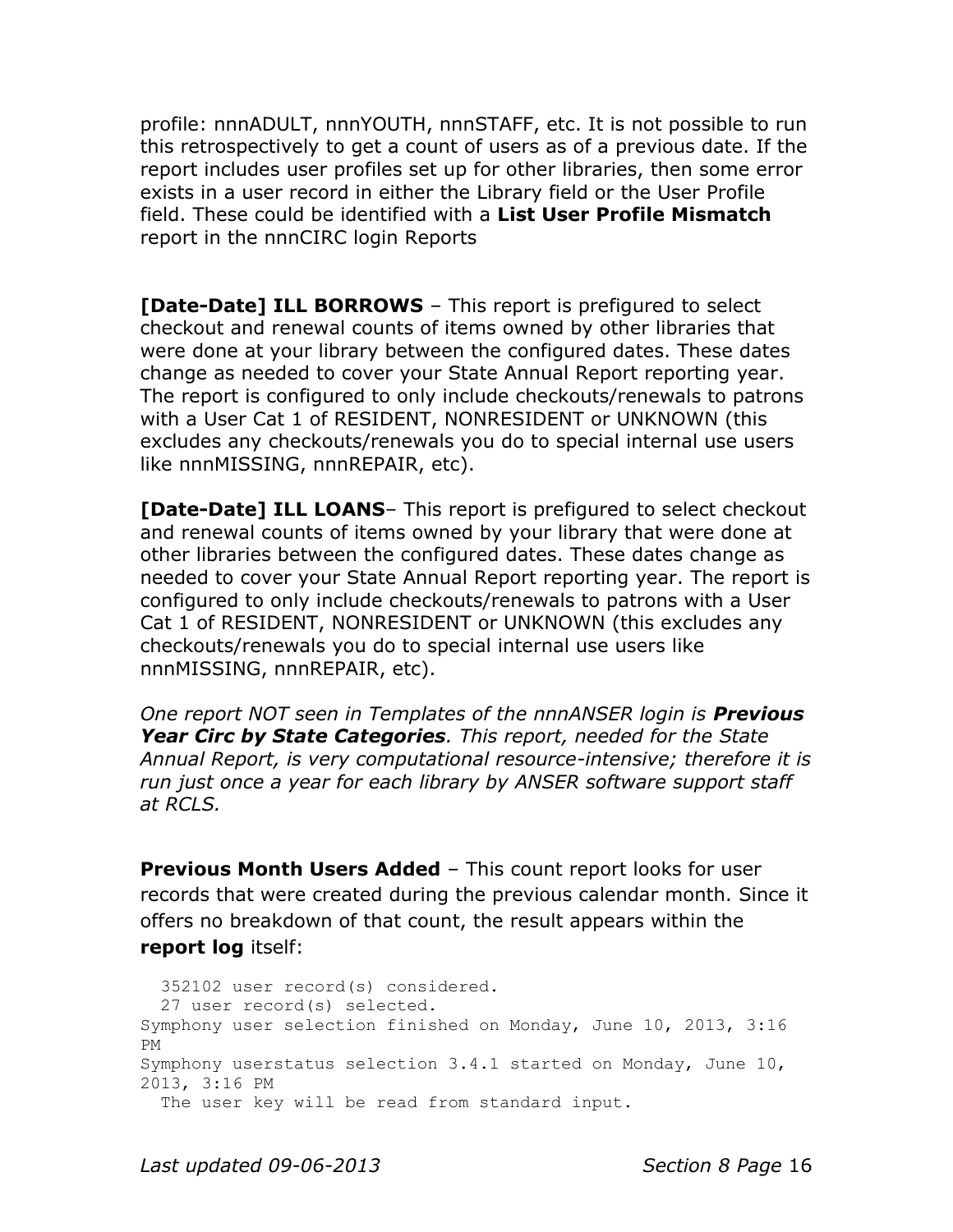```
The user key will be written to standard output.
  Users will be selected if library group is ALL
  27 userstatus record(s) considered.
 27 userstatus record(s) selected.
Symphony userstatus selection finished on Monday, June 10, 2013, 
3:16 PM
```
This report does not indicate the number of user records deleted; and would not count any user records created and then deleted within the same month. It is configured to exclude any user records like nnnMISSING created for internal library use.

**PREVIOUS MONTH ILL BORROWS** – This report is prefigured to select checkout and renewal counts of items owned by other libraries that were done at your library during the previous calendar month. The report is configured to only include checkouts/renewals to patrons with a User Cat 1 of RESIDENT, NONRESIDENT or UNKNOWN (this excludes any checkouts/renewals you do to special internal use users like nnnMISSING, nnnREPAIR, etc).

**PREVIOUS MONTH ILL LOANS** – This report is prefigured to select checkout and renewal counts of items owned by your library that were done at other libraries during the previous calendar month. The report is configured to only include checkouts/renewals to patrons with a User Cat 1 of RESIDENT, NONRESIDENT or UNKNOWN (this excludes any checkouts/renewals you do to special internal use users like nnnMISSING, nnnREPAIR, etc).

**PREVIOUS MONTH DIRECT ACCESS** -- This report is prefigured to select checkouts and renewals that were conducted at your library for users registered at all libraries during the previous calendar month. It breaks down those counts by the user's registration library. The report is configured to only include checkouts/renewals to patrons with a User Cat 1 of RESIDENT, NONRESIDENT or UNKNOWN (this excludes any checkouts/renewals you do to special internal use users like nnnMISSING, nnnREPAIR, etc).

**PREVIOUS MONTH CIRC (NO BREAKDOWN)** – reports on checkouts/renewals done at your library the previous calendar month (excludes any checkouts/renewals you do to special internal use users like nnnMISSING, nnnREPAIR, etc).

**PREVIOUS MONTH CIRC BY ITEM HOME LOCATION** – reports on checkouts/renewals done at your library the previous calendar month, broken down by the item home location (excludes any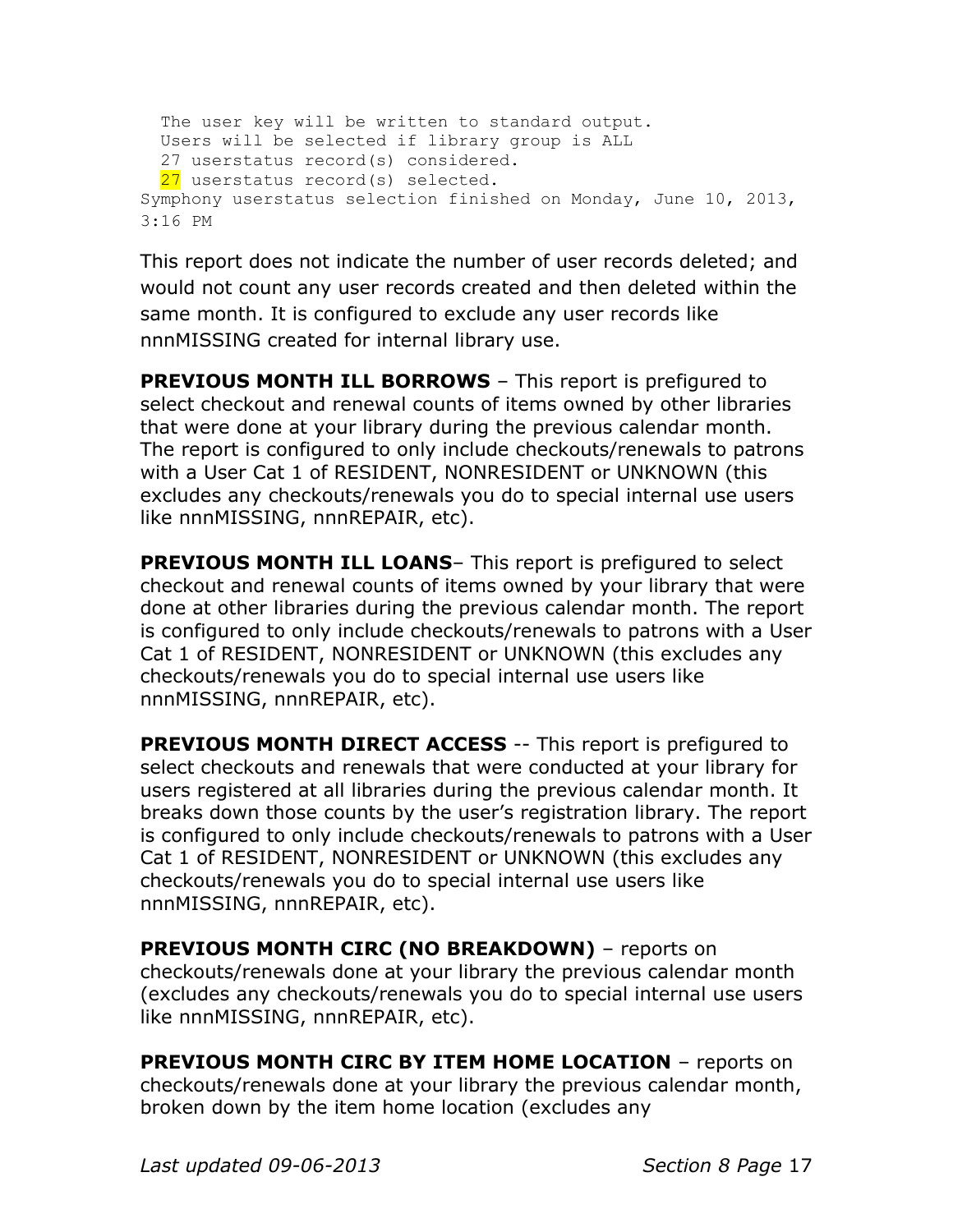checkouts/renewals you do to special internal use users like nnnMISSING, nnnREPAIR, etc). Note that all ANSER libraries work from the same list of home locations, but some locations are only used by a few libraries; which means that you may see small counts for home locations not used by your library, but which were used on items that came to your library via E-ILL.

**PREVIOUS DAY CIRC BY ITEM HOME LOCATION** - same as above, except for previous calendar day.

**LIST ITEM (example)** – The List Item report can be used to generate lists of items that match criteria that you would define: Home Location, Item Type, Current Location, Item Cat 1, Item Cat 2, date (created, last activity, last charged, last inventoried). The resulting report can be output as formatted text, pipe delimited, or XML.

However, many libraries have found that the WorkFlows item reports do not include fields they would like to see; or are hard to manipulate in Excel because of the style sheet that is imposed. For this reason, many item list reports are better accomplished by running WebReporter items reports (in the Custom RCLS folder in WebReporter).

# **8.7 Modifying Report Variables**

Nearly all the template reports have been pre-set with user criteria, item criteria, or date criteria that should **not** be changed from their set values without checking with ANSER Software Support staff at RCLS.

However, template reports that include the label "example" or "sample" may be modified. **List Item (example)** is one such report. Report criteria can be permanently modified using the Modify button on the list of template reports. Report criteria can be temporarily modified for one instance using the Setup & Schedule button: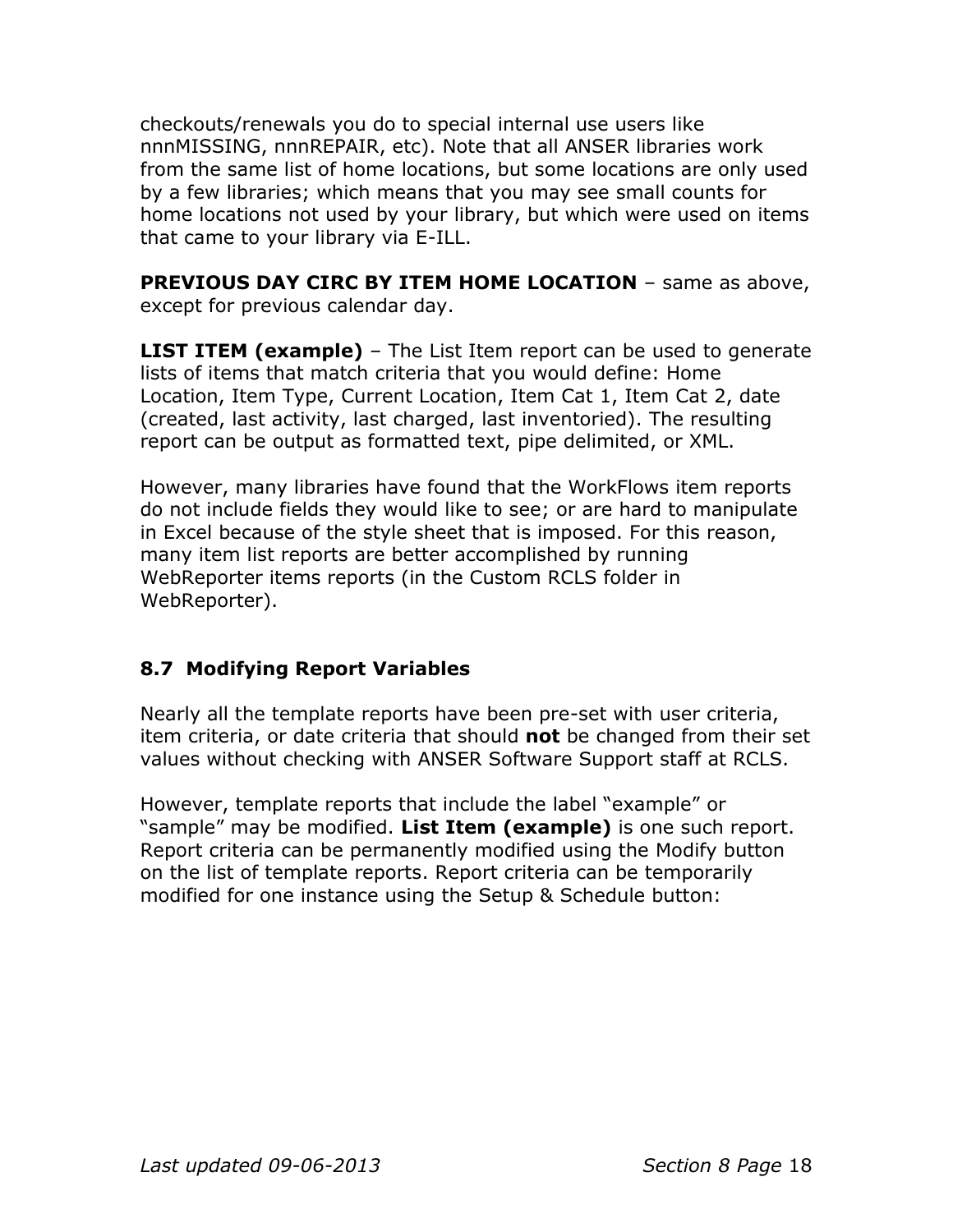

Both Modify and Setup & Schedule allow modification of the report criteria. The only difference between those options is that Modify just allows changing the report criteria, but does not present any options to immediately Run or Schedule the report for a future run.

All reports have a Basic Tab:



The Report Name is how the report is listed within WorkFlows. The Description can be an explanation of how the report is used—this description only appears in this Basic Tab screen. The Title gets printed on the Report as a header. Optionally, you could place a Footer on each page of the resulting report.

A Style Sheet tab will appear only on reports that offer XML output format as an option. XML format reports can be displayed in Microsoft Excel, but the style sheet will lock in the Excel layout design. ANSER currently has only the one style sheet setting delivered by SirsiDynix, so there is no choice of a different style sheet. It will not matter it you select it or not; it will be used by default.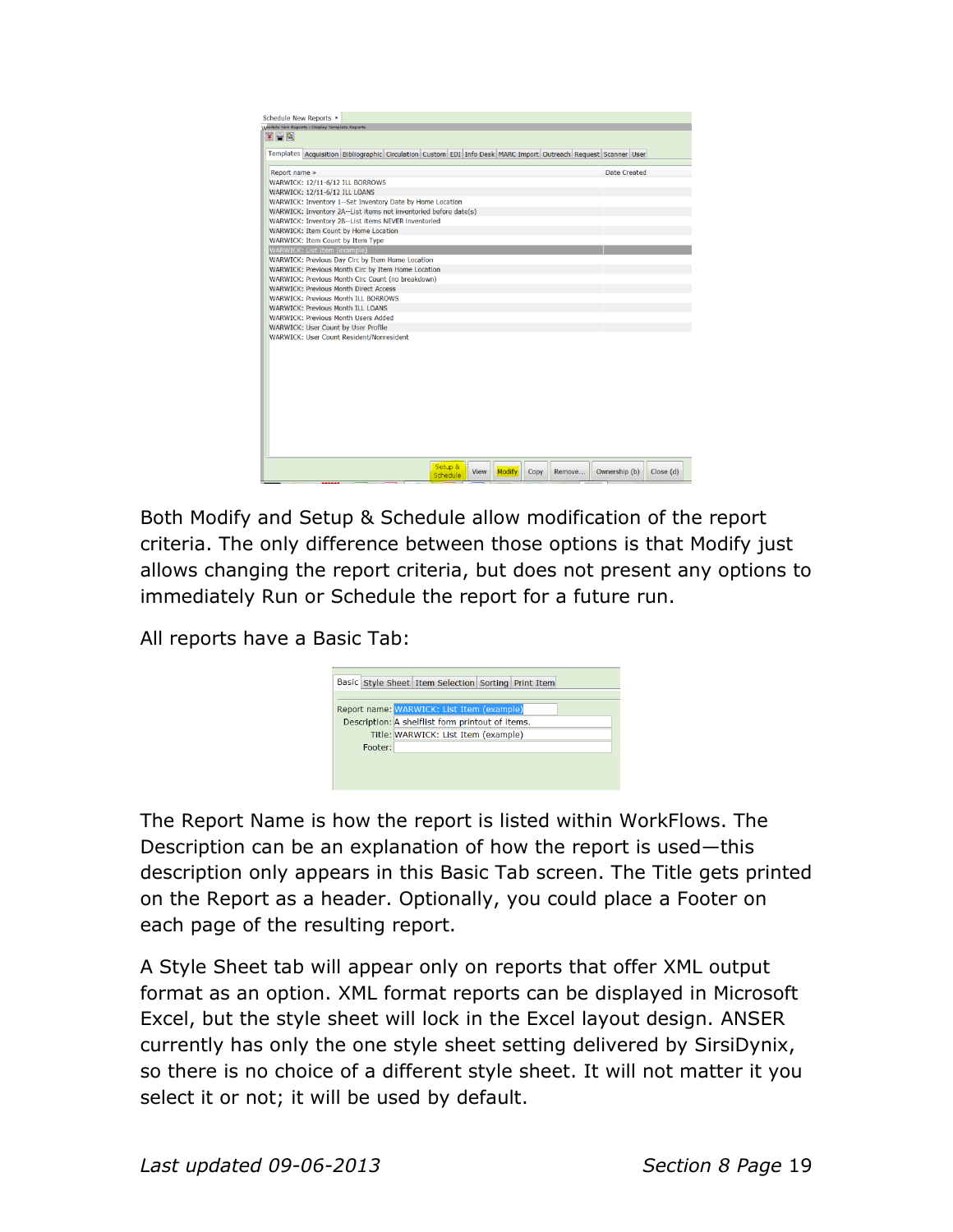

The Item Selection (or User Selection) tabs offer many field criteria selection options:

| Schedule New Reports *                                              |                                                |
|---------------------------------------------------------------------|------------------------------------------------|
| edule New Reports : Schedule WARWICK: List Item (example)           |                                                |
| Basic Style Sheet Item Selection Sorting Print Item                 |                                                |
|                                                                     | Library: WARWICK<br>◈                          |
|                                                                     |                                                |
| Current location:                                                   | Home location: AAUDBKCS-A AUDBKCD-A .<br>◈     |
|                                                                     | ◈                                              |
| Item type:<br>Item category 1:                                      | ◈                                              |
| Item category 2:                                                    | ◈                                              |
|                                                                     | Permanent: O Yes O No O Both                   |
|                                                                     |                                                |
|                                                                     | Circulate: O Yes O No O Both                   |
| Extended info:                                                      | ◈                                              |
|                                                                     | I blank field matches with Not Equal qualifier |
| In the shadow catalog: $\bigcirc$ Yes $\bigcirc$ No $\bigcirc$ Both |                                                |
|                                                                     | Accountable: ○ Yes ○ No ● Both                 |
| Number of pieces:                                                   | ◈                                              |
| Date created:                                                       | ◈                                              |
| Last activity date:                                                 | ◈                                              |
| Distribution key:                                                   | ◈                                              |
| Date last charged:                                                  | ◈                                              |
| Date last discharged:                                               | ◈                                              |
| Date inventoried:                                                   | ◈                                              |
| Number of times inventoried:                                        | ◈                                              |
| Number of charges:                                                  | ◈                                              |
| Number of total charges:                                            | ◈                                              |
| Number of inhouse charges:                                          | ◈                                              |
| Number of copy holds:                                               | ◈                                              |
|                                                                     | Available on hold: ◯ Yes ◯ No ⊙ Both           |
| Number of bills:                                                    | ◈                                              |
| Price:                                                              | ◈                                              |

Item reports should *always* be limited to your library (in the above example, the reported will be limited to items owned by Warwick.) Frequently, libraries would want to have these reports limited by item home location or by item type. In both those situations, the selection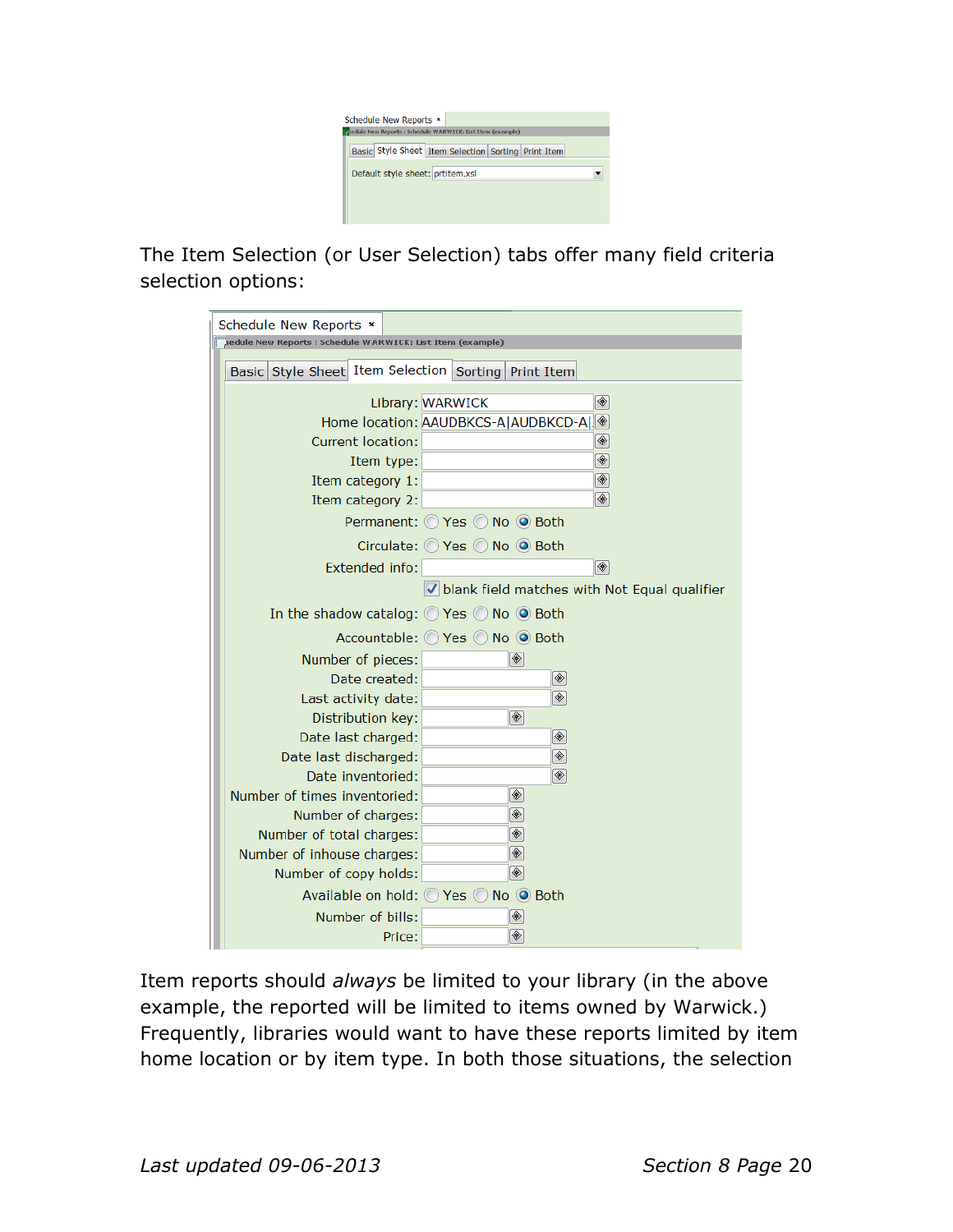criteria would be adjusted by clicking on the gadget to the right of those fields:

| dget: Location                                                                                                                                                                                                                                                                                                                                         |               | $ \Box$ $\times$                                                                                                                                                                                                      |
|--------------------------------------------------------------------------------------------------------------------------------------------------------------------------------------------------------------------------------------------------------------------------------------------------------------------------------------------------------|---------------|-----------------------------------------------------------------------------------------------------------------------------------------------------------------------------------------------------------------------|
| O Includes selected policies<br>◯ Excludes selected policies<br>Contains invalid policy<br>Contains no policy<br>$\circ$<br>List to choose from                                                                                                                                                                                                        |               | List selected                                                                                                                                                                                                         |
| AAUDBKCS-A<br>▲<br>ABC123-J<br><b>ACCUCUT</b><br><b>ADMOFFICE</b><br><b>ANTIQUE-A</b><br><b>ARTS-A</b><br><b>ARTWORKS</b><br><b>ASKAVAIL</b><br><b>ASKI IBRARY</b><br><b>ASOFFICE</b><br><b>AUDBKCD-A</b><br><b>AUDBKCD-J</b><br><b>AUDBKCDN-A</b><br><b>AUDBKCD-S</b><br><b>AUDBKCD-Y</b><br><b>AUDBKCS-A</b><br><b>AUDBKCS-J</b><br><b>AUDBKCS-Y</b> | $\frac{1}{2}$ | AAUDBKCS-A<br><b>AUDBKCD-A</b><br>AUDBKCD-1<br><b>AUDBKCDN-A</b><br><b>AUDBKCD-S</b><br><b>AUDBKCD-Y</b><br>AUDBKCS-A<br><b>AUDBKCS-J</b><br><b>AUDBKCS-Y</b><br><b>AUDBKDIG-A</b><br>AUDBKDIG-1<br><b>AUDBKDIG-Y</b> |
|                                                                                                                                                                                                                                                                                                                                                        | OK<br>Cancel  |                                                                                                                                                                                                                       |

Those gadgets present a selection mechanism where you would select a value on the left and then click on the right arrow to move that option over to the right. In the example above, all the home locations used for different types of audiobooks have been selected.

The Sorting Tab will control the order in which items (or users) are listed on the resulting finished report. Item reports can be sorted by Title/Author, call number, or key (barcode).

| Schedule New Reports *  | +; redule New Reports : Schedule WARWICK: List Item (example) |  |  |
|-------------------------|---------------------------------------------------------------|--|--|
|                         | Basic Style Sheet Item Selection Sorting Print Item           |  |  |
| Sorted by: title/author |                                                               |  |  |
|                         |                                                               |  |  |
|                         |                                                               |  |  |

The Print Item tab displays for reports that print bibliographic information in the report output. The following Print Item tab options may or may not be available, depending on the report.

- [Output format for printed reports](Print_Item_Output.html#wp1028251)
- [Printed Arrangement](Print_Item_Output.html#wp3222344)
- [Record Per Page](Print_Item_Output.html#wp1028261)
- [Shadow Filtering](Print_Item_Output.html#wp1028264)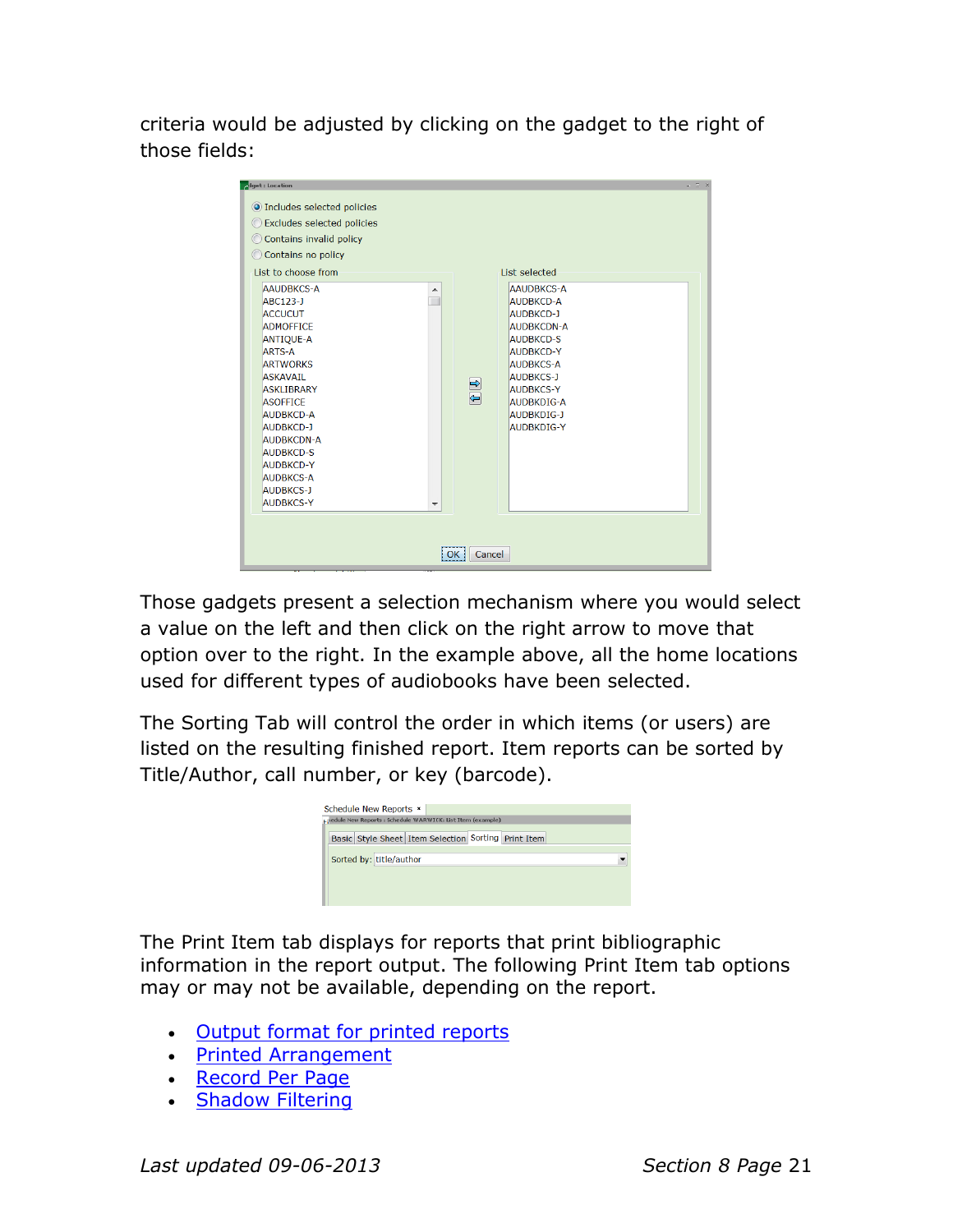The Print Item tab also includes the following types of selections.

- [Title Information Output Selections](Title_Information_Output.html) shows title level information, including the information to be included in the bibliographic display.
- [Call Number Information Output Selections](Call_Number_Information_Ou-1.html) shows call number level information, including bound-with information.
- [Item Information Output Selections](Copy_Information_Output.html) displays circulation and inventory statistics, bills, charges, and holds information.
- [Copy Accountability Information Output Selections](Copy_Accountability_Inform-1.html) lists charge and copy level accountability information.
- [Title Accountability Information Output Selections](Title_Accountability_Infor-1.html) shows title and bibliographic classification and restriction information.
- [MARC Holdings Information Output Selections](MARC_Holdings_Information_Output.html) displays the MARC holdings information with a variety of format variations, and limited by library and/or by location.

#### *Output format for printed reports*

The printed report data can display in one of three formats:

**Standard** 

The report data displays in a plain text format. The report log lists the report file name.

Pipe Delimited

The report data is saved in a file in which every entry is delimited by pipes (||). The data can then be exported to a third-party application, such as a spreadsheet application.The report log lists the report file name.

XML

The report data is saved in a visually enhanced text format (EXtensible Markup Language) which can be set to open in Excel. The report log lists the report file name.

#### *Printed Arrangement*

Item information may be arranged in the report output. Select one of the following options to determine how the item information in the report output is to be arranged.

# **Catalog Shelflist**

The catalog shelflist option prints a single bibliographic record and lists all call numbers and copies attached to the selected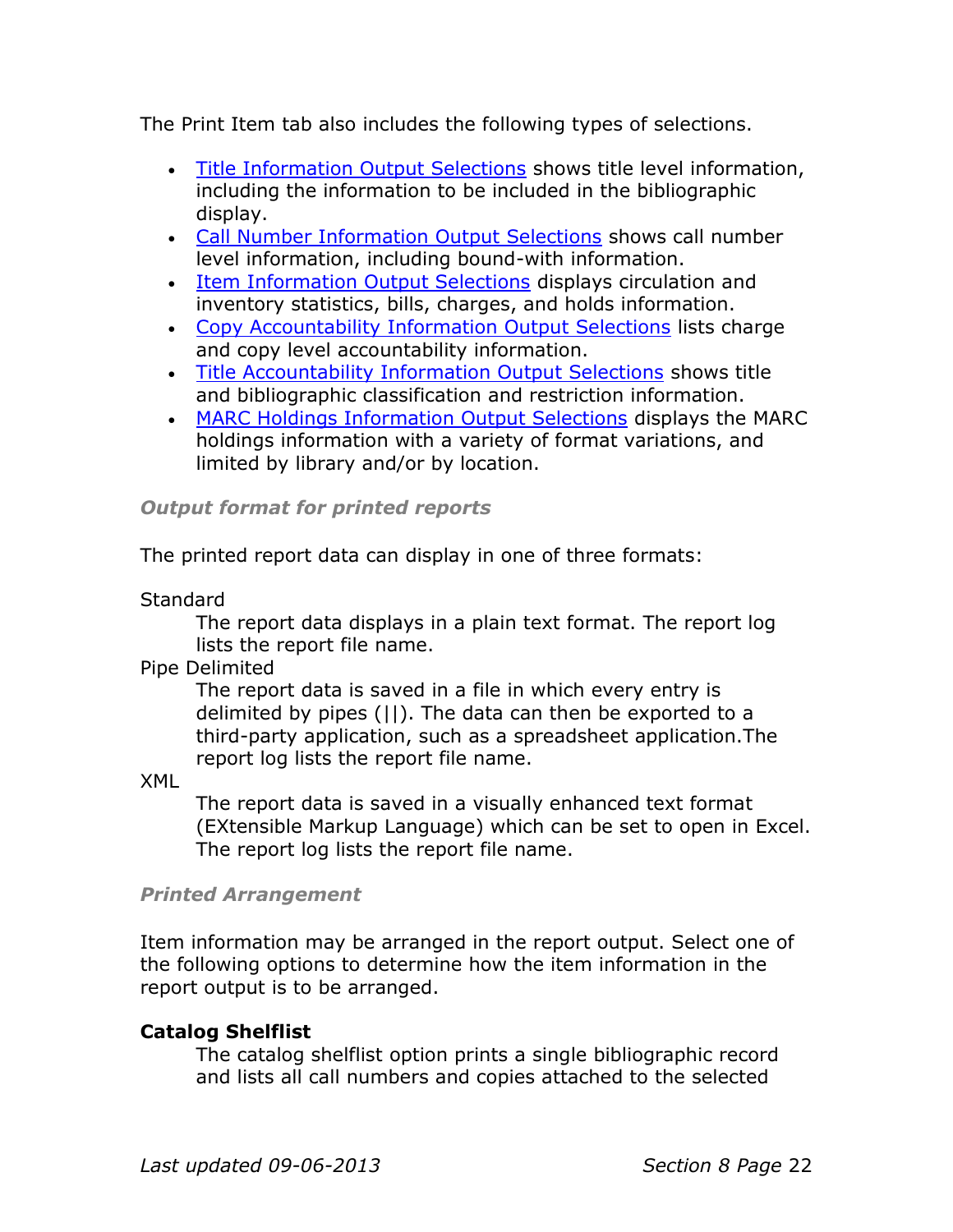title. Each title's call numbers are printed in order by library and shelving key.

### **Call Number Shelflist**

This option prints a bibliographic record for each call number, and lists all copies attached to the selected title and call number.

#### **Record by Record**

This option prints a bibliographic record for each copy or Item ID selected. In a Record by Record list, it is not possible to also use the Shadow Filtering options.

Note: If you are working with a report that selects specific items, such as the List Items with Bills report, the Call Number and Record by Record options display only the call numbers and copies that meet the selection criteria (that is, bills), while a Catalog option prints all items for the title, even if only a single copy has an associated bill.

#### *Record Per Page*

You can choose whether to print one record per page. This may be advisable for records that are printed with a full entry ID list. A record includes all information output for each bibliographic description printed.

#### *Shadow Filtering*

Shadowed information is usually unavailable to public users, and is used primarily by library staff. The Shadow Filtering options allow you to control whether shadowed information is to print in the report output. Select one of the following options.

# **Public Items**

Prints only public information.

# **Shadowed Items**

Prints only shadowed information.

# **Public and Shadowed**

Prints both public and shadowed information.

Note: If the Record by Record printed arrangement option is selected, all of the Shadow Filtering options are disabled.

If you do not want shadowed items to display at all, select Public Items.